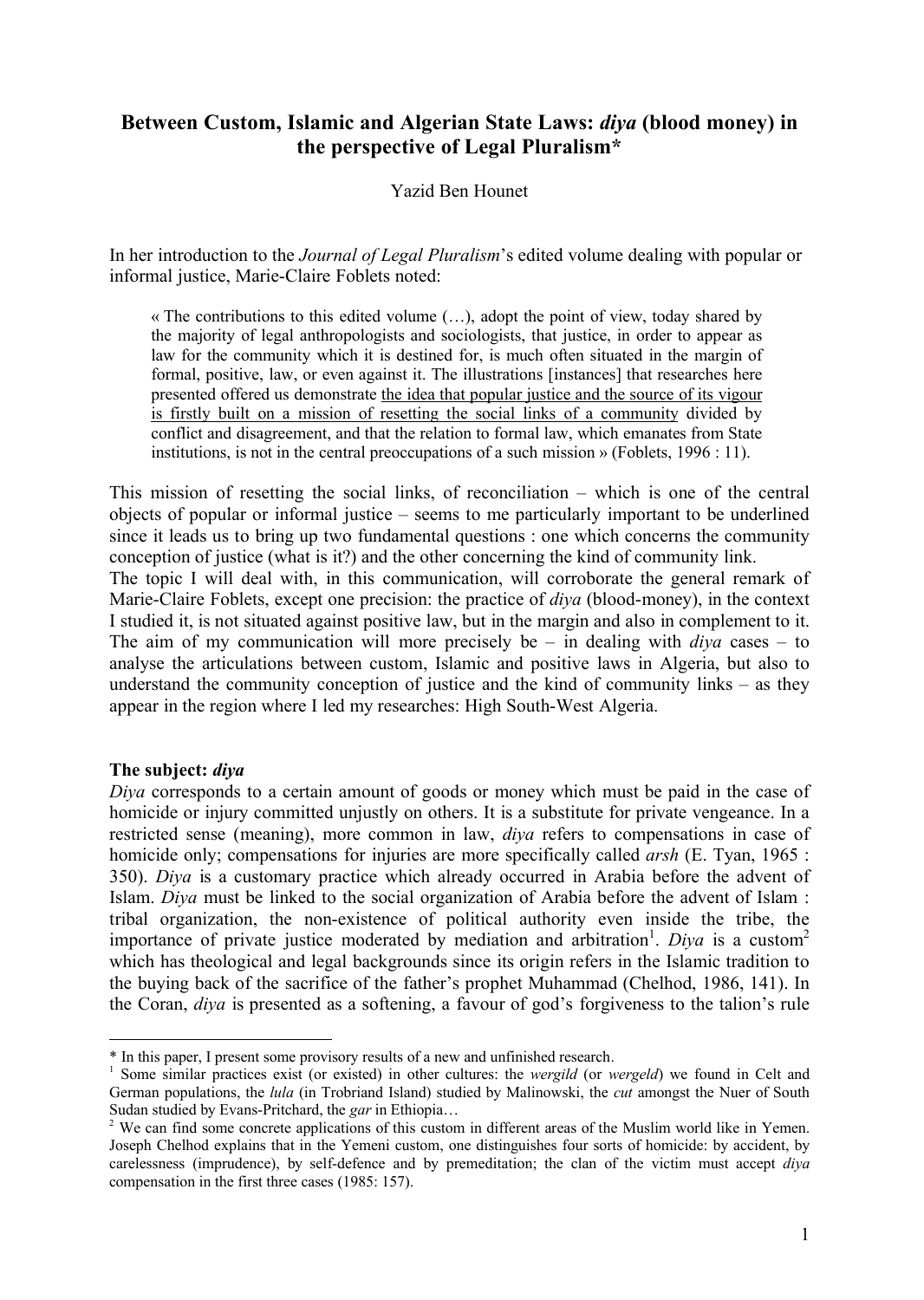"an eye for an eye" (Sourate II, "The Cow", verses 178-179). *Diya* is expressly recommended in the case of unintentional murder. The conditions of compensation are set in this specific case (Sourate IV : "Women", verses 92). *Diya* was also integrated to the *fiqh* (Islamic law) and among others to the Maleki *fiqh* (*cf. al-Muwatta* of Imam Malik) used in North Africa. This custom still exists in some areas of Muslim countries and has been integrated to State Law of countries which have adopted Islamic Law, as Iran, Sudan and Saudi Arabia.

Originally, *diya* did not exist in North Africa. Amongst the Kabyles for instance, the *tamegrest* was occurring. It is an equivalent of the talion's rule (an eye for an eye, blood debt). The application of the compensation (*diya*) is linked to the spread of Islam and of the "arabization" of north-African societies (*Encyclopédie Berbère*, vol XV : 2367-2369). Some anthropologists specialised in North African societies already dealt with some *diya* cases in Arab speaking groups and in Berber speaking groups. For instance, in his book, *Ritual and Belief in Morocco*, Edward Westermarck (1926 : 525-526) deals with *diya* cases (also called *diyith* in Morocco) within the framework of his study of the *'ar* (literally shame or disgrace, but the word refers also to the injunctions of protection among others against curses). Raymond Jamous analysed some cases of *diya* in his study of a Berber group of the Rif (the Iqariyen). He defines *diya* as the price of honour and of the *baraka*. For him, it is not a compensation for the loss of a person (1981 : 87-97).

# *Diya* **in Algeria**

In certain regions of Algeria, and especially in the Sahara and pre-Sahara regions, *diya* still occurs with some changes linked to the supremacy of State law. *Diya* is not recognized in Algerian State law. It is thus a practice which occurs in parallel to the State justice processes. I will here discuss more precisely about the way *diya* is applied in the region of Ain Sefra (High South West) and how it is articulated to State law. I will examine, in particular, *diya* for involuntary and voluntary homicides, and leave apart the compensation called *arsh* – compensations for injuries (a large part of cases of involuntary and voluntary wounds are settled without resorting to State justice). When there is a homicide, the State justice seizes obligatory the case.

I must precise that locally some interviewed persons, who are involved in *diya* cases, told me that it was not any more *diya* in the strict sense. To define this practice, the word *diya* is of course used, but some prefers to talk of *musalaha* or *sulh* (reconciliation), or better of *diya musalaha* (*diya* of reconciliation). In Maleki law and in Bedouin custom, the compensation of *diya* is indeed of 100 camels for an involuntary homicide. But, the amounts of compensations practiced in the region of Ain Sefra are clearly less important: around 100 000  $\text{Da}^3$ , the price of 10 sheeps, for an involuntary homicide. The reasons invocated are the high cost of living and the fact that the guilty person or its insurance when it is a matter of accidents – and it is the most frequent cases – must pay again to the victim's family the amounts relative to the damages pronounced during the civil judgment, and also the fine fixed during the penal judgement. *Diya*'s aim is thus locally the reconciliations of the parties and not the compensation of the loss of a person.

As explained previously, *diya* is especially practiced in cases of involuntary homicide. It even locally exists a system for these cases: all the fractions of the  $c<sup>c</sup>$ Amûr's tribal confederacy – which is located in the region of Ain Sefra and constitutes the main part of its population<sup>4</sup> –

 $3$  The minimum wage is around 12 000 Da (around 120 euros) per month.

<sup>&</sup>lt;sup>4</sup> The <sup>c</sup>Amûr is a tribal confederation consisting of three big tribes : the Swala, the Awlâd Bûbkar and the Awlâd Salim. Each tribe has three fractions (*farqa*). In 1957, the Swala were 3765, the Awlàd Bábkar 3908 and the Awlàd Salim 1500 (Bison, 1957 : 16). Since this date, we have not had, to my knowledge, census according to tribe's belonging. Thus, it is difficult to know the exact number of persons belonging to these tribes nowadays.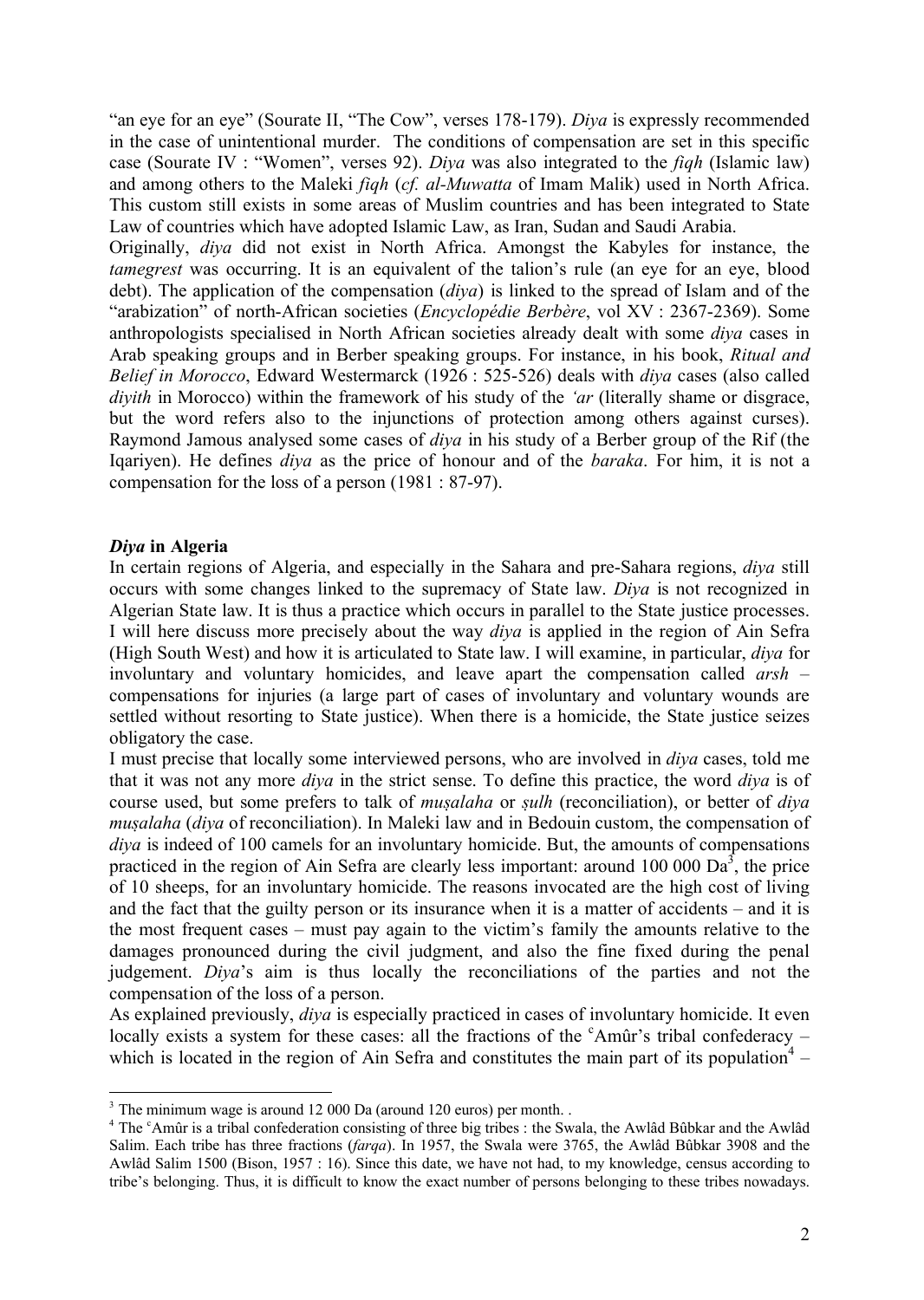including with them the inhabitants of the *qsûr* of Sfissifa (one of the traditional villages of the region) and the families of Awlàd Ziad (a small foreign lineage recently established in the region) contribute to the blood money<sup>5</sup>. Each fraction has one or two person(s) (*mashûl*) in charge of collecting the amount which will be given to the victim's family. This amount is normally of 80 000 Da for (the unintentional murder of) a child, 100 000 Da for a woman and 120 000 Da for a man. This amount was recently (beginning of 2008) established at 100 000 Da whatever the sex and the age of the victim.

However when dealing with voluntary homicides, this system do not function and when the principle of the compensation is accepted by the victim's family, it is only the agnatic family<sup>6</sup> of the guilty person which has to gather the amount (which is much more important between 100 000 and 400 000 Da).

# *Diya* **in the perspective of Legal Pluralism**

#### *First precisions*

The existence of such a practice leads us to bring up some questions which come within the scope of legal anthropology and in particular within the scope of legal pluralism. The first question concerns the legal sort of *diya* as it is practiced now (1). The second deals with the articulation/interference of *diya* and State justice (*diya* is not recognize in Algerian law).

1). What is the legal type of *diya* today in Algeria (and more precisely in the region of Ain Sefra)? On which legal source(s) is it based? And above all, is its application the sign (or not) of the existence of a legal order which is parallel to the one of the State?

One can argue that it is finally only the application of one altered custom, a tradition which has no more legal aspects, because we are not in the presence of the real application of Islamic law, not even of the  $\partial \hat{r}f$ , the famous Bedouin customary law. Indeed, if locally, Islamic law and *<sup>c</sup>Örf* are mentioned in order to justify the application of *diya*, we can notice that the amounts are no more the same and that there are no Muslim (*cadi*) or tribal judges.

Such an approach reduces the law to its institutional and formal aspects and thus limits its anthropological, universal dimension<sup>7</sup>. It seems that one particularity of law is that it consists of instituted rules in order to solve internal and external conflicts. In this way, we can say, as Henry S. Maine, that custom can be considered as law when it deals with conflicts<sup>8</sup>. We can also, as Norbert Rouland does (1990 : 92 and following pages) , consider that law concerns : conflicts (or disputes) settlements, kinship and familial relationships (rules of filiations,

However, if we take into account the proportion of the <sup>c</sup>Amûr in the region they live in (the area of Ain Sefra High South West Algeria), we can estimate the number of the <sup>c</sup>Amûr being around 40 000. It is the most numerous population living in the south area of the Wilaya (region) of Naama (mainly around Ain Sefra). The north of the Wilaya is the territory of the Hmiyan (another tribal confederation). We can also estimate at around 25% the number of the <sup>c</sup>Amár living in a tent (*khaima*) a semi-nomadic way of life (part of the year or the all year around). Sur les <sup>c</sup>Amûr et la question tribale en Algérie, cf. Yazid Ben Hounet, 2006.

<sup>&</sup>lt;sup>5</sup> The other tribes and lineages of the region, like the Awlâd Bûtkhill (inhabitants of the *qsar* of Ain Sefra) and the Awlàd Sid Tadj, do not participate to this system. They contribute to the blood money independently.

<sup>6</sup> Locally, people talk only of persons who share the same name and not of the *khamsa* (five), the agnatic family up till the fifth degree mentioned by Joseph Chelhod (1971) concerning the Bedouins of Middle East.

<sup>7</sup> That is a general and thorny problem on the debates on legal pluralism: the law's conception that each makes (in particular jurists and anthropologists)s see Merry (1988), Woodman (1998) and Frantz von Benda-Beckmann (2002). On the difficulties to define law and the anthropological way to deal with, see Louis Assier-Andrieu (1987) and Norbert Rouland (1990).

Quoted in al-'Alimi et Dupret, 2001, « Le droit coutumier dans la société yéménite : nature et développement », in *Chroniques Yéménites*, n°9. http://cy.revues.org/document71.html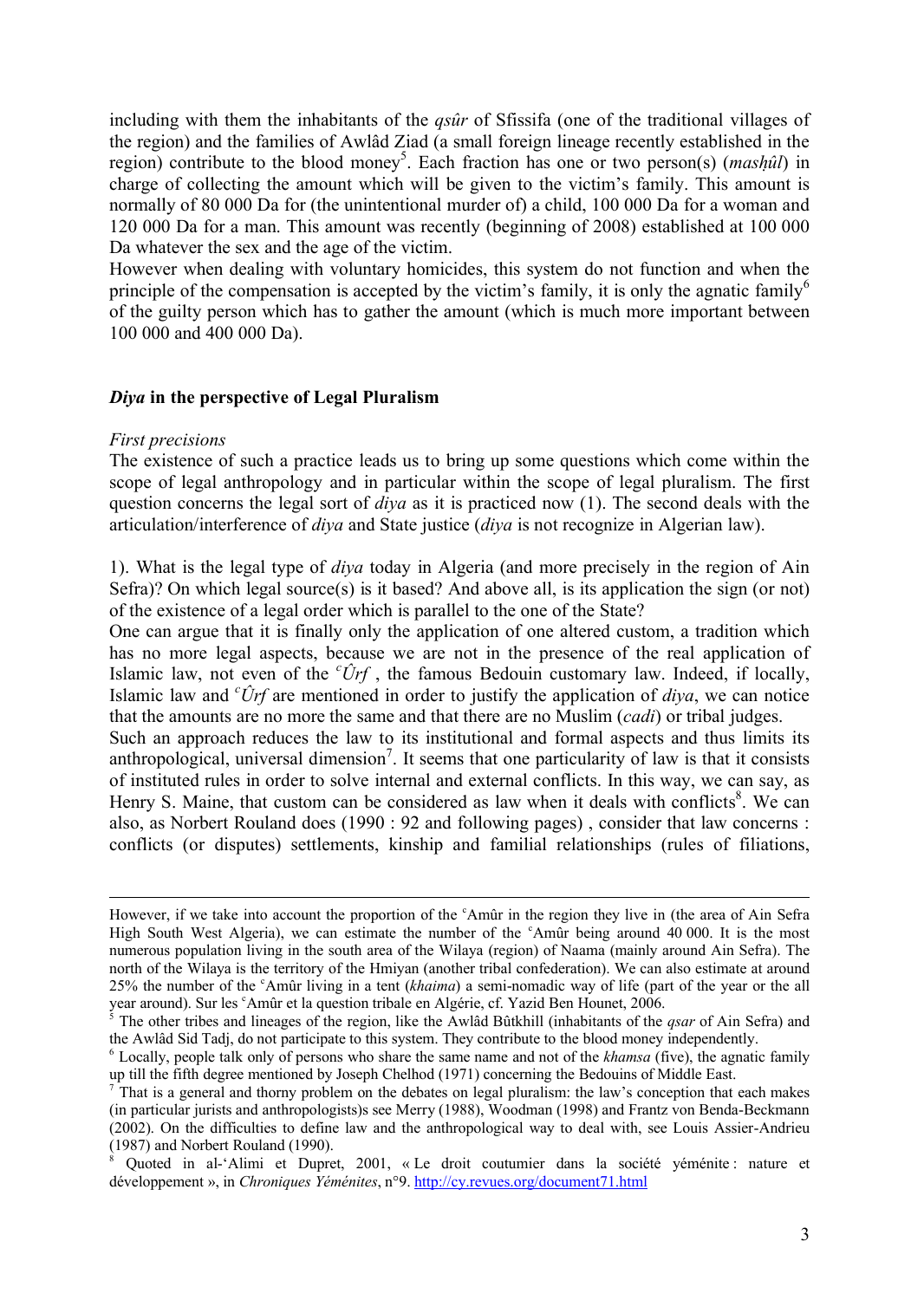inheritance, marriage), contractual and community relationships (obligations), and finally property (soil properties). All these topics have thus a legal dimension.

The practice of  $diya$  – which is not the formal application of Islamic law and  $c\hat{U}rf$  – is however inspired by their principles. It is also led by persons who have in charge the mediation and arbitration between families and/or the gathering of the money amount for the compensation. Indeed, *shaykh*<sup>9</sup> and/or *kbar* (elders) are solicited in order to be mediators or arbitrators in cases of *diya* and we already talked about the persons in charge of collecting the money. We have thus the existence of a **system with legal characteristics** which functions in parallel to the State. This system is based on the social organization, mainly tribal organization, of the region (Ben Hounet, 2006). Can we qualify this system as "legal order"? I will let this question open.

# 2). What about the articulation/interference of *diya* with State justice?

*Diya* is not integrated in Algerian State law. Consequently, it functions in parallel. One case is thus the object of two processes with legal characteristics. As a magistrate of Ain Sefra told me:

"In case of involuntary homicide, we note that sometimes the victim's family accepts from the guilty person's family the payment of *diya*. The public prosecutor, informed by the case, hands the parties over to justice because it is a case of law and order. But generally, the victim's family forgives the guilty person, because they know that accidental murder is an event of God's will. In case of voluntary homicide, the victim's family prosecutes the guilty person to court until justice proceeds because the family and the victim's honour is at stake. When it is a matter of involuntary or voluntary injuries, it is generally solved inside the tribes, and the case does not reach the public prosecutor. In case of involuntary homicides, when the victim's family forgives the guilty person, the public prosecutor, at the penal level, sentences the person with mitigating circumstances. When the circumstances are serious – even if the victim's family has forgiven the guilty person – the court of law severely sentences the person".

In the cases of homicide, and when *diya* is practiced, there are thus two legal processes for a same case. We are thus in a matter of strong (Griffiths, 1986) or deep (Woodman, 1998) legal pluralism. Are these two processes complementary, antagonistic, redundant? What is the sense of the application of these two processes? Does it exist some links, arrangements from one to the other process according to the cases? These fact lead us to bring up one of the main question on the debate on legal pluralism, underlined by Frantz von Benda-Beckmann (2002, cf. also 1971 and 2001): « what does 'existence' or co-existence' of law or legal orders mean  $(2002: 39)$  »? We could in order to respond to this question mention a pragmatical reason: the application of *diya* is much more rapid than that of the State justice. In the days which follow the homicide, the arbitration and the compensation are done, whereas State justice is much slowlier and require a lot of procedures.

But the existence of these two legal processes must be linked above all, and from my point of view, to two political orders which eexist locally: the State order, i. e. the formal political order, and the tribal order, i. e. the informal political order : the fractions (*farqa*) and tribes ( $\alpha$ *carsh*) functioning locally as semi-autonomous social fields (Moore, 1973)<sup>10</sup> : «they can

<sup>9</sup> The word *shaykh* (pl. *shÑyÑkh* – for an easier reading we will write *shaykh* in singular and plural) is quite similar to the English words "saint" or "wise man". It etymologically signifies a person with a great age, who hairs went white. Since pre Islamic time, the ideas of authority and respectability are linked to this word which is also used in order to mean any chief of human group (family, tribe, corporation, etc. (Geoffroy, 1998: 410).

<sup>&</sup>lt;sup>10</sup> About tribal fact in the region of Ain Sefra, cf. Ben Hounet (2006, 2007a, 2008).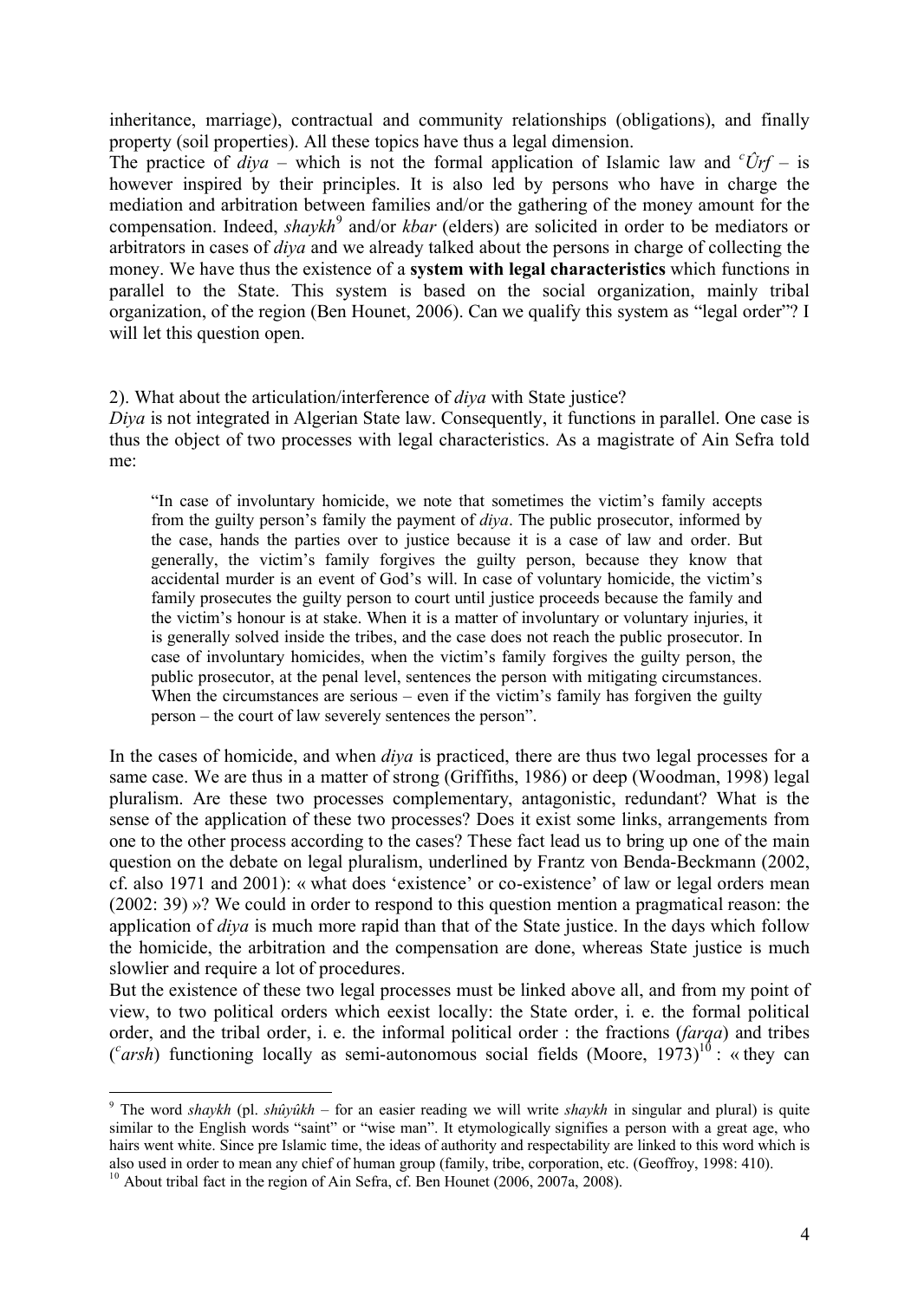generate rules and coerce or induce compliance to them ». These two political orders have also some different perceptions and interpretations of justice. The anthropologists who have worked on tribal groups have shed light on the notion of "collective responsibility" inherent in political and legal order of tribes (Evans-Pritchard, 1940; Chelhod, 1971; Ginat, 1987; Peters, 1990). I will discuss this fact afterwards.

These first precisions set, I will now discuss how custom, Islamic and Algerian State laws concretely articulate themselves together in *diya* cases taking two recent cases: two distinct examples and well representative of the different cases of *diya* I could gather.

# *Developments*

1<sup>st</sup> case: recently (end of 2007) a young girl, 7 years old, belonging to the Mrinat fraction (tribe of the Awlâd Salim, tribal confederacy of the <sup>c</sup>Amûr) was killed in a car accident by a man belonging to the Lamdabih fraction (tribe of the Awlàd Bábkar, tribal confederacy of the <sup>c</sup>Amûr). This man was in police custody during 24 hours and then released. During this period, his father, with some elders (kbar) belonging to its fraction and with some mediators belonging to the victim's father fraction, went to apologise and present their condolence to the victim's family. They asked the father to forgive the man who involuntary killed his daughter. A *diya* compensation was proposed in order to show the reliability of the guilty person's family as well as to seal the acceptance of the apologies. The *diya* practice was accepted because of the involuntary aspect of the accident (usually mediators balk at coming with the guilty person's parents when the murder is voluntary). In the week which followed the accident, some days after the burial, the guilty person's father went back to the victim's family house. He went with some elders of the tribe and with the person in charge of collecting money for the compensation *(mashûl)*. He brought with him a sheep that he offered to the victim's father. The latter sacrificed the sheep and offered meal to the person which were present, i. e. the members of the guilty person's fraction, of the victim's fraction and the mediators. The sacrifice ritual and the collective meal consecrated the forgiveness and the acceptance of *diya*. At the end of the meal, the 80 000 Da were given to the victim's father (each fractions contributed at around 8 000 Da). The *diya process* was finished. But the penal and civil judgment remained. It happened some months later. During the judgment, the victim's father said to the judge that he had forgiven the guilty person. The latter was given 6 months suspended sentence and was sentenced to a fine of 1000 Da. In the Algerian law, the involuntary homicide is sentenced from 6 months to 3 years jail with a fine from 1000 to 20 000 Da, if the person is not an ex-convict. The civil judgement for the payment of damages paid by the guilty person's insurance still remained. My informants did not tell me the amount of the insurance's compensation.

2<sup>nd</sup> case: 2 years ago, 2 members of the Awlâd <sup>c</sup>Abdallah fraction (tribe of the Awlâd Bûbkar, tribal confederacy of the <sup>c</sup>Amûr) killed tribe of the Awlâd Bûbkar, tribal confederacy of the <sup>c</sup>Amûr)2 members of the the Lamdabih fraction (tribe of the Awlâd Bûbkar, tribal confederacy of the <sup>c</sup>Amûr). Following a quarrel, voluntary homicides took place. The guilty persons were put in jail but the murders aroused a considerable agitation inside the Lamdabih fraction. The parents of the guilty persons and the members of the Awlâd  $c^{\circ}$ Abdallah fraction managed to engage a *diya* process in order to calm the tensions and in order to avoid vendettas against the guilty persons and their parents. Several *shaykh* and *kbar* belonging to the <sup>c</sup>Amár confederacy were solicited in order to come with the members of the Awlàd  $c^c$ Abdallah fraction and to settle the dispute generated by the two homicides. After several solicitations and pressures of the *shaykh* and *kbar*, the victim's families accepted the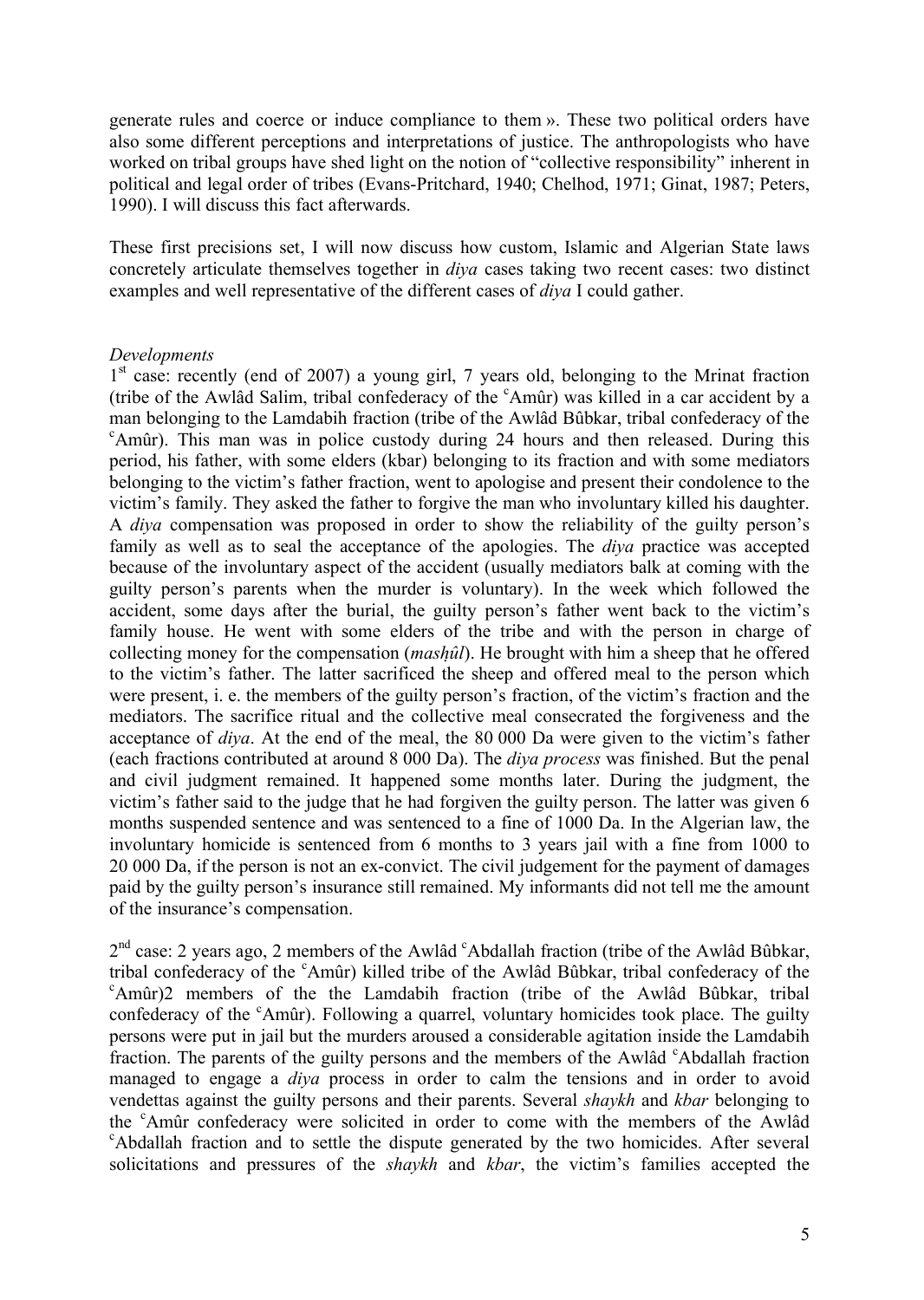compensations. The amount was of 400 000 Da (200 000 Da for each murdered person). The money was gathered by the Awlâd <sup>c</sup>Abdallah fraction, and more precisely by the agnatic parents of the guilty persons. The latter with the *shaykh* and *kbar* visited the victim's families. They brought with them several sheep for the sacrifice. The meal was organised by the victim's families and the compensation was given at the end of the meal. The *diya* process was closed. The penal and civil judgment took place some months later. Because of the voluntary homicides, the victim's families did not ask for a diminution of the sentences. The two guilty persons were sentenced to 20 years jail and to the payment of moral damages. They are now in jail.

These two different cases, one involuntary homicide (case 1) and two voluntary homicides (case 2), show how *diya* processes work and how it is articulated with State justice. In the first case, the penal sentence was reduced because of the forgiveness of the victim's family. In the second case, the sentence was a normal one. But we clearly saw that the *diya* process functions above and in a complementary way with State justice. The aim of the *diya* process is not the sentence of the guilty persons – that is the mission of State justice – but the reconciliation inside or between the tribes.

# *Relations between legal orders*

# 1) *<sup>c</sup>Örf* and Islamic law (*fiqh*)

The application of *diya* is inspired by two legal orders, the *<sup>c</sup>Örf* and the Islamic law (*fiqh*). We know that the primitive *fiqh* integrated some elements of the *<sup>c</sup>Örf* (Chelhod, 1986b). But we locally observe that in order to justify *diya* processes, the mediators make reference to both the custom and to the Islamic law. The latter appears as the most legitimate and universal law. It seems that the existence of *diya* in Islamic law, and particularly in the Koran, makes this practice more commendable. However, these mediators are not imams or *culama* (theologians), but members of tribes. So, *diya* also appears as a practice inspired much more by the tribal legal system than by the Islamic legal system. This mixing between custom and *figh* (Islamic law), but also in a certain extent with State law, is not a singular fact. Jacques Berque (1953), in its famous paper on the foundations of legal sociology of North Africa, draws attention to the heterogeneous legal sources used in North Africa (Arab customs, Berber systems, urban *fiqh*, initiatives of local jurists) and to the syncretic aspect of laws (coherent legal systems) which prevail in this region.

### 2) *Tribal legal system and State legal order*

The behaviours of the magistrates reveal the interactions between informal legal system (which is inspired by the *<sup>c</sup>Urf* and the Islamic law) and State law. Indeed, if justice is a matter of State sovereignty we can see that in fact State law and informal legal system coexist. They complete themselves in order to make justice more effective: at the State justice's level, the sentences can be reduced because of the forgiveness of the victim's family, forgiveness which follows the *diya* process. At the tribe's level, *diya*'s compensation is calculated also according to compensations and penalties fixed by State justice.

The complementary aspect between informal legal system and State law can thus be analyzed as a strategy which goals are to conciliate the advantages of each of the two legal systems in order to settle the conflicts in a better way, with less expenses, short delays and better guaranties. But this complementary aspect cannot be explained by these goals (effectiveness of justice). The cultural heritage of tribes, which persists in the region, but also the specificity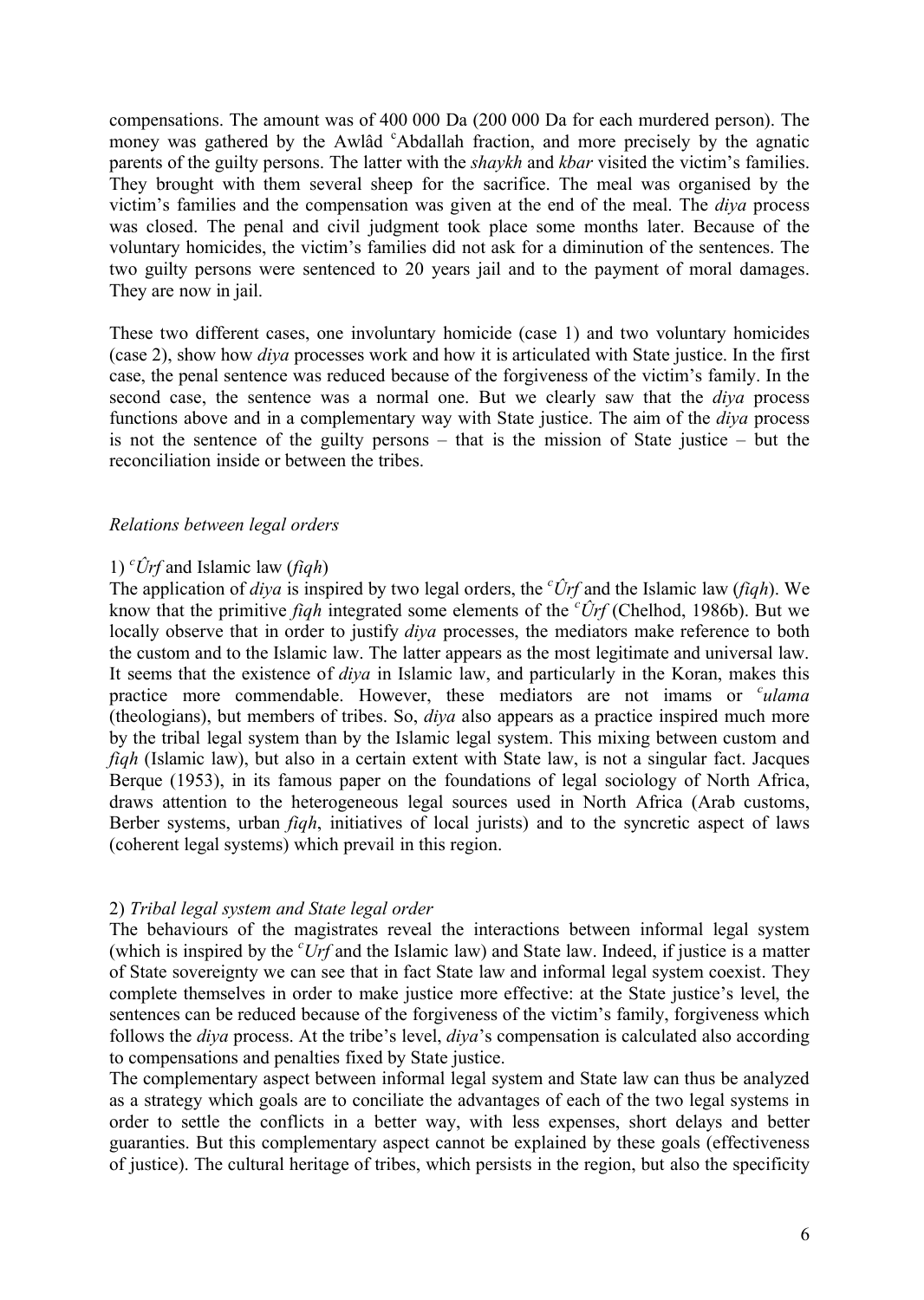of justice in the ancient South Territories (Territoires du Sud<sup>11</sup>) participate in the explanation of this actual complementary case of justice. Islamic law and *<sup>c</sup>Urf* were often used and a large autonomy was given to the internal affairs of tribes. So, the actual adjustments between actual informal system and State law can partly be understood according to the nature and the arrangement of the legal system of the ancient South Territories (Territoires du Sud). Also, the complementary aspect makes easier the functions of the *shaykh* and *kbar* as those of the judges and police authorities. However, despite of this, only State law is given as the only valid source of law. This fact is not locally contested. The informal legal system acts without advertising. But it acts all the same and participates to create and maintain a tribal order. Finally, we can note that behaviours of the judges (State justice) are for a large part inspired by those of the *shaykh* and *kbar*: they sometimes adopt the arbitration and mediation practices

during the judgements. At the tribe's level, we can observe, as State institutions do, a kind of formalization: formalization of *diya* with the establishment of an organized system, of some basis amounts for the compensation and the existence of count's notebooks by the persons in charge of the compensation  $(mash\hat{u}l)^{12}$ .

# *3) Community (tribal) conception of justice and nature of community (tribal) link.*

*Diya* practice is locally justified as a religious and customary duty, i. e. cultural reasons, but also because of its social, civil function. Far from being seen as an archaic practice, it is considered as an important legacy of tribal and Islamic traditions which is complementary to State law and necessary for tribal cohesion and intertribal relationships. It also presupposes tribal society as moral space because the concerned individuals and groups implicitly recognize the fact that they follow tribal judgment and, if they do not obey the rules, they expose themselves to collective disapproval.

The aims of *diya* are to symbolically compensate the loss of the victim's family because of the homicide. This compensation is also and mainly done in order to prevent acts of vengeance or vendetta against the brothers or the cousins of the guilty person. *Diya* comes to complement State law which does not take into account the collective responsibility of the group of the guilty person (in preventing vengeance) and of the group of the victim (in acting vengeance). Indeed, in positive law, only adults are responsible for their acts. The community or groups they belong to cannot be held responsible for the acts of their members. That is, I think, one of the great distinctions between positive law and the tribal (and perhaps more generally the community) conception of justice.

The *diya musalaha* (*diya* of reconciliation) system, for involuntary homicide was organized after the Independence. In the 1980' the inhabitants of the *qsar* of Sfissifa and the families of the Awlàd Ziad joined this system. According to my informants, this system was organized in order to revive with the traditional justice processes. It appeared to be more effective in ending conflicts and thus in preserving tribal cohesion and community peace.

This leads us to insist on two important points linked to the community conception of justice: a) the extension of collective responsibility (involuntary and voluntary homicide) and b) the ideology of the compensation.

a). We observed that for an involuntary homicide, the compensation was paid by all the fractions (case 1) whereas in case of voluntary homicide (cas 2), the compensation was paid only by the agnatic family of the guilty person. The collective responsibility is thus extensible. All the fractions accept to be responsible when the homicide is involuntary, but

<sup>&</sup>lt;sup>11</sup> The Saharan and pre Saharan regions of Algeria were ruled by a military commandment during the colonial period and were thus under a distinctive legislation than the civil departments in the North. cf. Yazid Ben Hounet (2007b).

 $12$  These counts function internally, inside the fractions. They are not published or presented to the populations.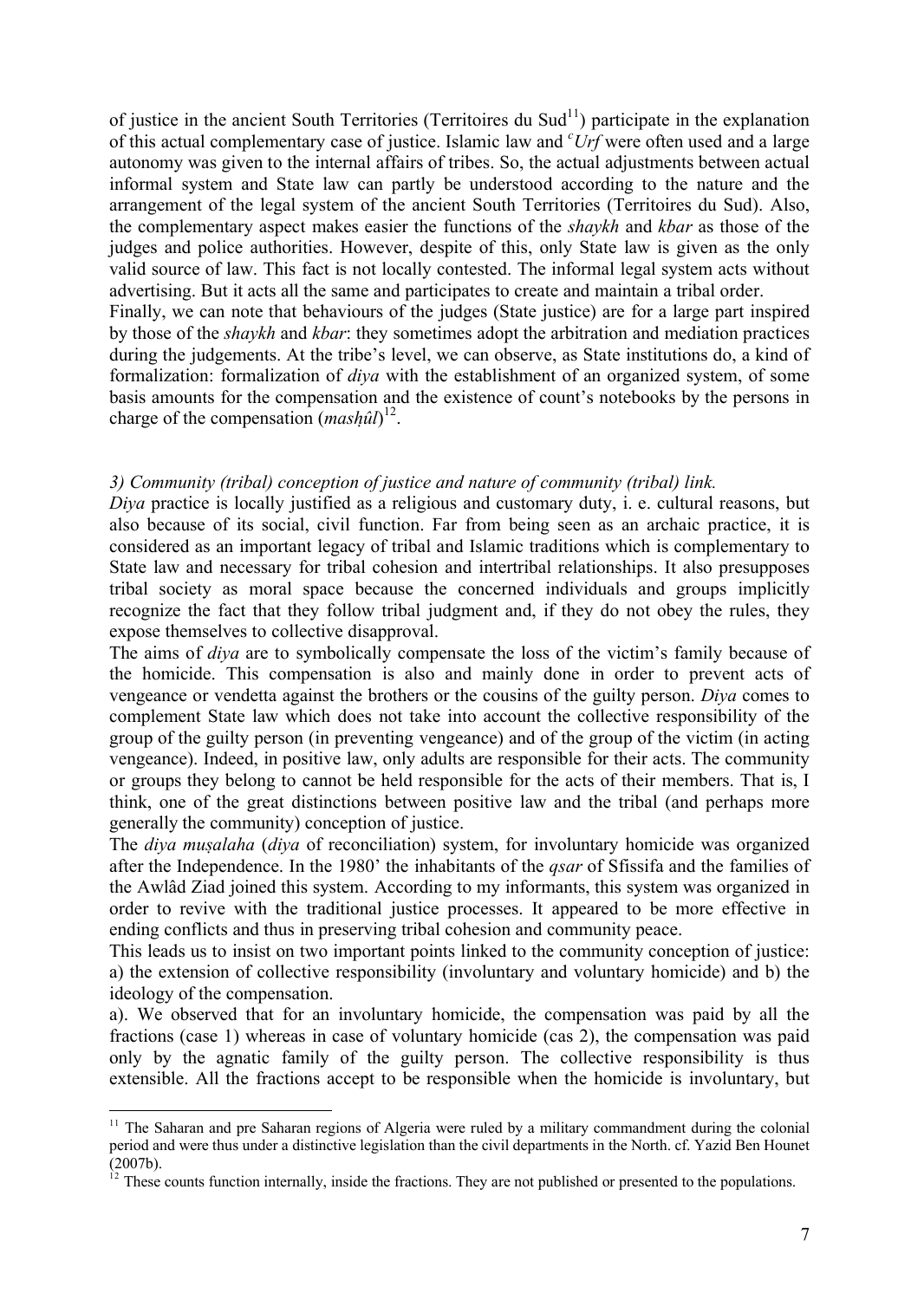not when it is voluntary. The fraction is thus the hard core of the collective responsibility, which can be extended to the entire tribal group when the case is prescribed by the Islamic tradition. The fraction is thus the most effective solidarity group (corporate group).

b). Stéphane Breton (1999a, 1999b, 2002) has developed some interesting holistic analyses on the ideology of the compensation (in blood money and bride wealth cases<sup>13</sup>) among the Wodani of Papua New Guinea. For him, the money (shells) and the compensation are linked to the definition that the Wodani society makes of itself and to the integrity of its groups (clans). They are not compensations in the strict sense. Could its analyses be applied in the framework of *diya*? We could say yes because the compensation is not really a compensation for the loss of a person but it is much more a guarantee of the group solidarity (fraction or the entire tribal group whether the homicide is voluntary or involuntary). The compensation institutes a contractual relationship between the parties but also institutes a social and symbolical relationship (sacrifice rituals and collective meal) inside the tribal group. The compensation is thus linked to the holistic conception of society and justice. This holistic conception appears through the ideology of the "collective responsibility" and of the <sup>c</sup>asabiyya (solidarity group). The fraction and more generally the tribe present themselves as agnatic parents acting as a collective person who can be mobilized for diverse goals, in particular political and legal goals.

# **Conclusion**

The persistence of *diya* practice, which is adapted and articulated to State positive law, informs us on the existence of legal processes which participate to the tribal order and its cohesion. This order is the fact of concrete implication of men, and in particular of *shaykh* and *kbar* of tribes, in the dispute matters inside or between tribes. This order does not emanate only from the tradition and/or from the norm. It is the result of concrete practices and actions. The existence of a legal system in parallel to the State one can be explained by the tribal political order as a mean for its perpetuation. So, the principal aim of *diya* is to reconcile the parties and to maintain or to reset the intertribal or intra-tribal links. It is also a way – through the pressures of the *shaykh*, *kbar* and *mashûl* (person in charge of the compensation) – to impose tribal political order by controlling and imposing the terms of the reconciliation and, more generally, the forms of legal behaviour of the tribe's members.

The coexistence of these two (State and tribal) legal systems also refers to the distinct forms of the conception of justice: the one (State justice) stressing on the sentence (sanction) and the individual responsibility; the other (tribal justice) stressing more on the reconciliation and the idea of collective responsibility.

Finally, *diya* practice informs us on the nature of the community links, which can be extensible: from the close agnatic kin in cases of voluntary homicides to the entire tribal group in cases of involuntary homicides.

# **References**

Al-<sup>c</sup>Alåmå, R. et Dupret, Baudouin

2000, « Les procédures de justice tribale dans la société véménite », *Chroniques Yéménites*, n° 8. ( http://cy.revues.org/document6.html).

 $13$  For Stéphane Breton, the principle of these two kinds of compensation is the same.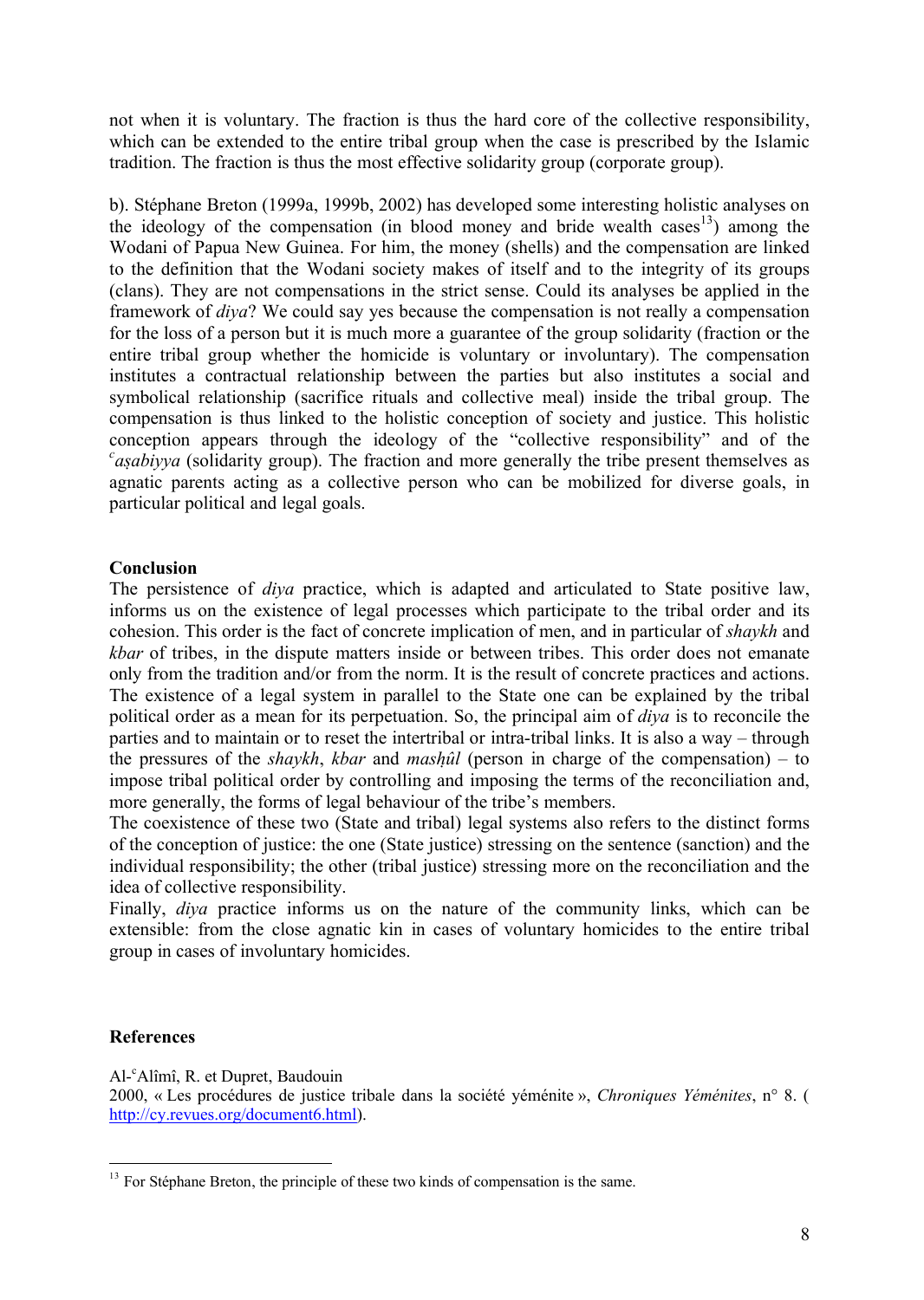Assier-Andrieu, Louis 1987, « Le juridique des anthropologues », in *Droit et Société*, n° 5 (consultation en ligne).

Benda-Beckmann, Frantz von

2002, Å Who's afraid of Legal Pluralism É, *Journal of Legal Pluralism* 47 : 37-82.

Ben Hounet, Yazid

2006, *L'Algérie des tribus. Le fait tribal dans le Haut Sud-Ouest algérien contemporain*, Thèse nouveau régime de doctorat en anthropologie sociale et ethnologie, EHESS.

2007a, « Des tribus en Algérie ? A propos de la déstructuration tribale durant la période coloniale », *Cahiers de la Méditerranée*, n°75, Décember, pp. 150-171.

2007b, Å L'administration des tribus dans les Territoires du Sud (1905-1947) : le cas du Haut Sud-Ouest », in Nadir Marouf (eds.), *Le fait colonial au Maghreb. Ruptures et continuités*, L'Harmattan, Paris, pp. 275-291.

2008, « Gérer la tribu : le traitement de la question tribale dans l'Algérie Indépendante (1962-1989) », *Cahiers d'Etudes Africaines*, to be published, n° 191, sept 2008.

Berque, Jacques

1953, Å Problçmes initiaux de la sociologie juridique en Afrique du Nord É, *Studia Islamica* 1 : 137- 162.

Breton, Stéphane

1999a Å Death and the Ideology of Compensation among the Wodani, Western Highlands of Irian Jaya É, *Social Anthropology* 7 (3) : 297-326.

1999b Å Social Body and Icon of the Person : A Symbolic Analysis of Shell Money among the Wodani, Western Highlands of Irian Jaya », *American Ethnologist* 26 (4) : 1-25.

2002 « Tuer, manger, payer. L'alliance monétaire des Wodani de Papouasie occidentale », *L'homme*, 162 : 197-232.

Chelhod, Joseph

1971, *Le droit dans la sociÄtÄ bÄdouine. Recherches ethnologiques sur le 'orf ou droit coutumier des Bédouins*, Librairie Marcel Rivière et et Cie, Paris

1985, *L'Arabie du Sud : histoire et civilisation*, Tome 3, Maisonneuve et Larose, Paris.

1986a, *Les structures du sacré chez les Arabes*, Maisonneuve et Larose, Paris.

1986b, « La place de la coutume dans le 'Fiqh' primitif et sa permanence dans les sociétés arabes à tradition orale », Studia Islamica, 64 : 19-37.

Evans-Pritchard, Edward. E 1940, *The Nuer*, Oxford, Clarendon Press.

Foblets, Marie-Claire

1996, «'A la recherche d'une justice perdue' : les procédures alternatives de règlement de conflits. » *Journal of Legal Pluralism* 36 : 9-20.

Geoffroy, E

1998, « Shaykh », in *Encyclopédie de l'islam*, nouvelle édition, E. J. Brill, Leiden, Netherland, Maisonneuve & Larose, Paris, T. IX.

Ginat, Joseph

1987, *Blood Disputes among Bedouin and Rural Arabs in Israel*, University of Pittsburgh Press.

Griffiths, John

1986, « What is legal pluralism ? », *Journal of Legal Pluralism* 24 : 1-55.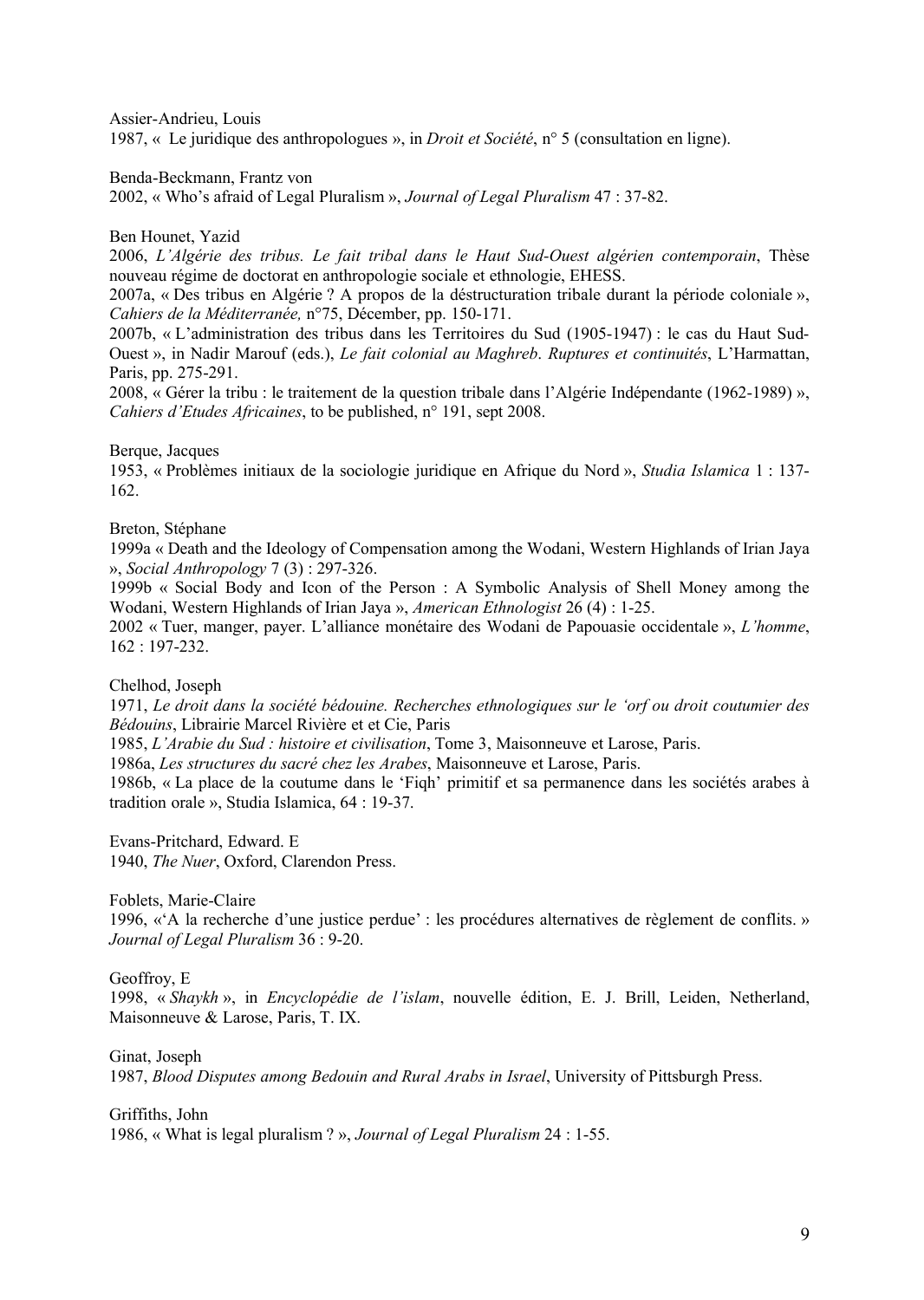Jamous, Raymond

1981, *Honneur et baraka, Les structures sociales traditionnelles dans le Rif*, Maison des Sciences de l'Homme, Paris, Cambridge University Press, Cambridge.

Malik, Ibn Anas (Imam Malik) 1989, al-Muwatta : the first formulation of Islamic law (translated by Aisha Abdurrahman Bewley), London, Kegan Paul, 1989

Malinowski, Bronislaw 1926, *Crime and custom in savage society.* London, Routledge & Kegan.

Merry, Sally Engle 1988, «Legal Pluralism », *Law & Society Review* 22 (5) : 869-896.

Peters, Emrys L

1990, *The Bedouin of Cyrenaica : studies in personal and corporate power*, Cambridge University Press.

Rouland, Norbert 1990, *L'anthropologie juridique*, Puf, que sais-je ?, Paris.

Tyan, E.

1965, « diya », in *Encyclopédie de l'Islam*, Tome II., E. J. Brill, Leiden, Maisonneuve & Larose, Paris, pp. 350-352.

Westermarck, Edward 1926, *Ritual and Belief in Morocco*, University books, New York, Macmillan London.

Woodman, Gordon R.

1998, « Ideological combat and social observation: recent debate about legal pluralism », *Journal of Legal Pluralism* 42: 21-59.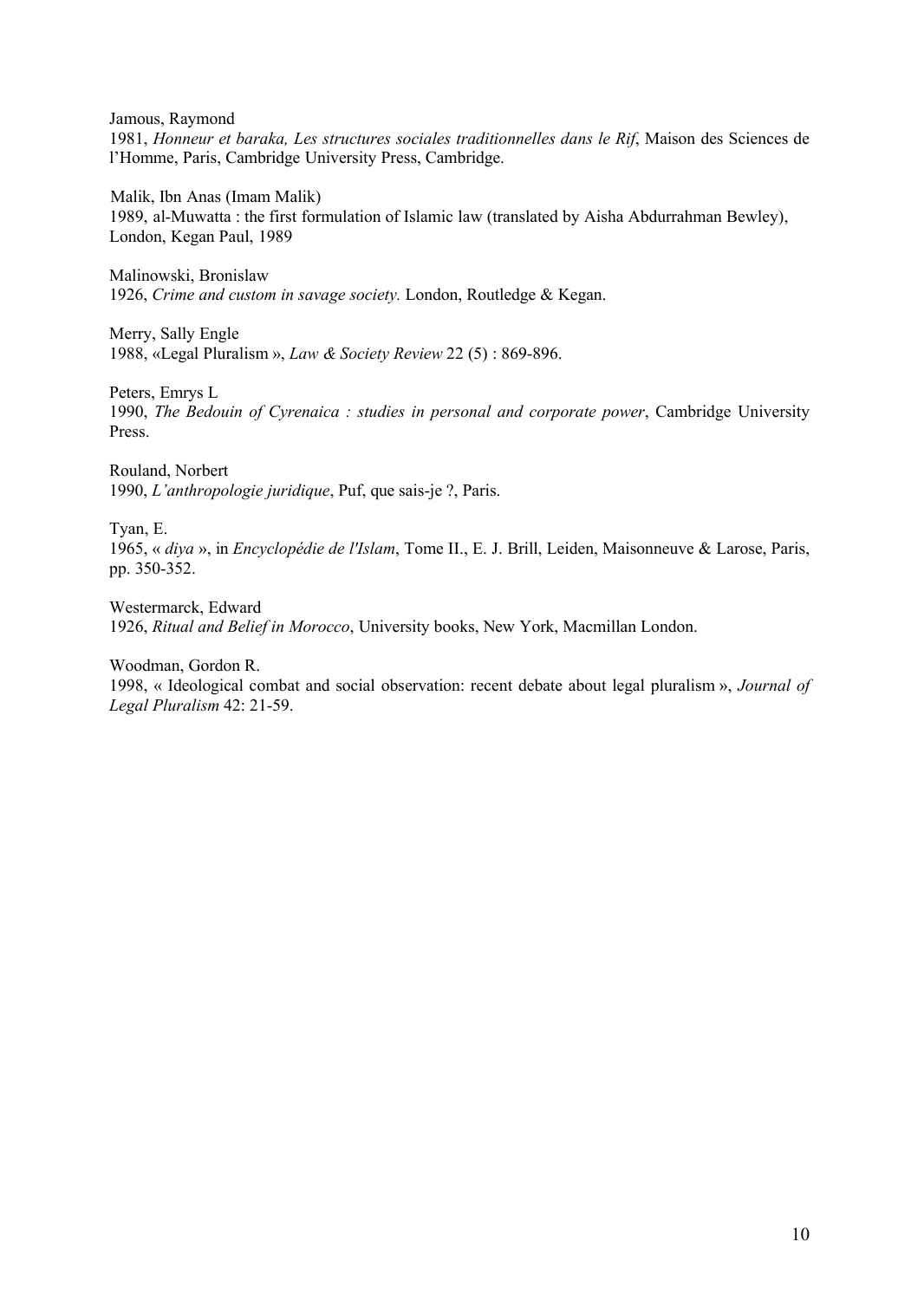# **Entre la coutume, le droit islamique et le droit étatique algérien : la** *diya* **(prix du sang) sous l'angle du pluralisme juridique\*.**

Yazid Ben Hounet

Dans sa présentation au numéro du *Journal of Legal Pluralism* portant sur la justice populaire ou informelle, Marie-Claire Foblets nous dit que :

Å Les contributions é ce volume (…), adoptent le point de vue, aujourd'hui partagâ de la majoritâ des anthropologues et sociologues du droit, que la justice, pour faire loi au regard de la communauté à laquelle elle se destine, est très souvent à situer en marge du droit formel, positif, voire mème contre lui. Les illustrations que les recherches ici rapportées nous fournissent démontrent que l'idée de justice populaire et la source de sa vigueur reposent en premier ordre sur une mission de recomposition des liens sociaux d'une communauté divisée par le conflit et le désaccord, et que le rapport au droit formel, celui qui émane des institutions de l'état, n'est pas au cœur des préoccupations d'une telle mission » (Foblets,  $1996 : 11$ ).

Cette mission de recomposition des liens sociaux, de réconciliation – qui est l'un des objets centraux de la justice populaire ou informelle – me paraît particulièrement importante à souligner car cela nous amène à poser deux questions fondamentales : celle de la conception 'communautaire' de la justice (quelle est-elle ?) et celle de la nature du lien communautaire. Le suiet dont je vais traiter ici corroborera la remarque générale de Marie-Claire Foblets, à une précision près : la pratique de la *diya* (prix du sang) ne se situe pas, dans le contexte où je l'ai étudiée, contre le droit positif, mais plutôt en marge et en même temps en complément de ce dernier. Le propos de ma communication sera plus précisément – en partant de l'étude de cas de *diya* – d'analyser l'articulation entre la coutume, le droit islamique et le droit positif en Algârie, mais aussi de comprendre la conception communautaire de la justice et la nature du lien communautaire – telles qu'elles apparaissent dans la région où j'ai mené mes recherches : le Haut Sud Ouest algérien.

### **Le sujet**

La *diva* (prix du sang) correspond à une « quantité déterminée de biens due pour cause d'homicide ou autres atteintes à l'intégrité physique, commis injustement sur la personne d'autrui. Elle est un substitut du droit de vengeance privée. [...] Dans une acception restreinte, qui est la plus courante en droit, la *diva* désigne la compensation due pour l'homicide, les compensations pour les autres délits de sang étant appelées plus spécialement *arsh* » (E. Tyan, 1965 : 350). La pratique de la *diva* remonte à l'époque préislamique et est à lier avec l'organisation sociale de l'Arabie à cette époque : organisation tribale, inexistence d'une autorité politique, même à l'intérieur de la tribu, importance de la justice privée, modérée toutefois par la pratique de la médiation et de l'arbitrage<sup>14</sup>. La *diya* est un fait

<sup>\*</sup> Ce papier prâsente les premiers râsultats provisoires d'une nouvelle recherche en cours. On trouvera donc ici plutôt quelques pistes de réflexions à approfondir et non une étude détaillée et exhaustive.

<sup>&</sup>lt;sup>14</sup> On trouve des pratiques similaires en d'autres contextes géographiques et historiques. Bronislaw Malinowski (1926) aborde briçvement la *lula* (compensation en cas d'homicide ou de blessures) dans son âtude sur les crimes et coutumes chez les Trobriandais. Edward E. Evans-Pritchard (1994 [1940] : pp. 146-147 et 180 et suiv.) traite du *cut* (prix du sang) chez les Nuer et en fait un critère de définition des entités tribales Nuer. La tradition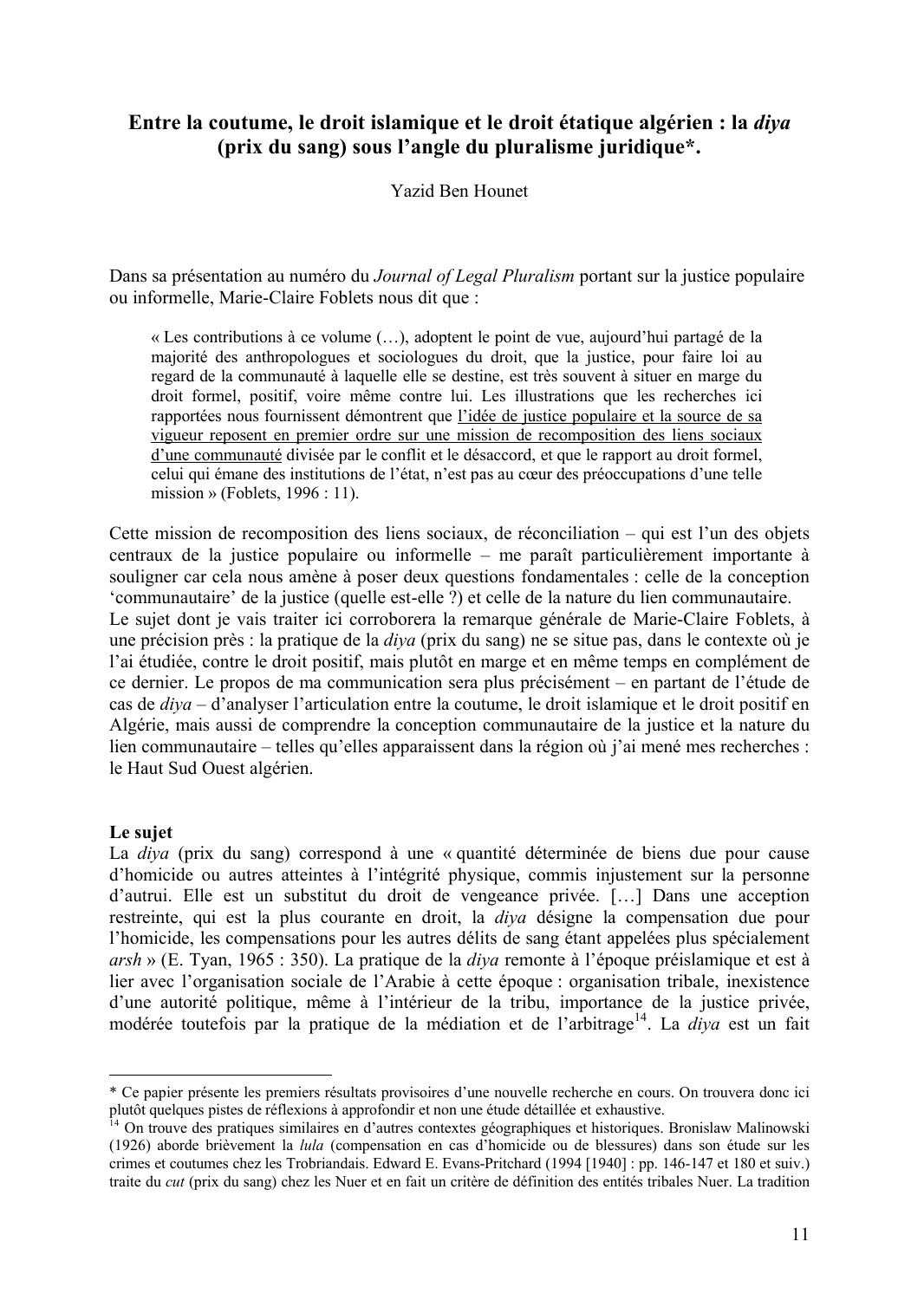coutumier<sup>15</sup> mais qui a des racines juridiques et théologiques puisque l'origine en est rapportée dans la tradition islamique au rachat du sacrifice du père du Prophète (Chelhod, 1986 : 141). Dans le Coran, la *diva* est présentée comme un adoucissement, « une faveur de la miséricorde de Dieu », à la loi du talion (Sourate II « la vache », versets 178-179). Elle est expressâment recommandâe en ce qui concerne les homicides involontaires. Les conditions de la compensation sont même fixées dans ces cas là (Sourate IV « les femmes », verset 92). La diya fut par ailleurs intégrée au *figh* (droit islamique) et notamment au *figh* malékite (cf. *al-Muwatta* de l'Imam Malik) utilisé entre autre en Afrique du Nord. La *diva* a également été intégrée aux droits étatiques de quelques pays ayant adopté la loi coranique, tels l'Iran, l'Arabie Saoudite, le Soudan…

La *diya* n'existait pas originellement en Afrique du Nord. Chez les Kabyles par exemple, c'était la *tamegrest* (dette de sang), équivalent de la loi du talion, qui était pratiquée. Dans l'ensemble l'application du principe de la compensation (*diya*) est due é l'influence de l'Islam et marque le progrès de l'arabisation des cultures maghrébines (*Encyclopédie Berbère*, vol XV : 2367-2369). Divers anthropologues spécialistes des sociétés nord-africaines ont déjà fait âtat de cas de *diya* autant chez des groupes berbârophones qu'arabophones du Maghreb. Dans son ouvrage sur les rituels et croyances au Maroc, Edward Westermarck (1926 : 525-526) traite de cas de *diya* (appelâe aussi *diyith* au Maroc) dans le cadre plus global de son analyse du 'ar (littéralement « opprobre », mais le terme définit plus exactement les demandes ou injonctions, notamment de protection, sous peine de malâdiction). Raymond Jamous analyse plus longuement le cas de la *diya* dans son étude sur les Berbères du Rif. Il la définit comme le prix de l'honneur et de la *baraka*, puisqu'il ne s'agit en aucun cas d'une compensation pour la perte d'une personne (1981 : 87-97).

# La diva en Algérie

Dans certaines régions de l'Algérie, et en particulier dans les zones sahariennes et présahariennes, la *diya* est encore pratiquée, mais avec quelques changements dus notamment à la suprématie du droit étatique ; la *diya* n'étant pas reconnue dans le droit algârien. Il s'agit donc d'une pratique qui s'effectue parallçlement aux procâdures de la justice étatique. J'aborderai ici plus précisément la manière dont la *diva* est appliquée dans la région d'Ain Sefra (Haut Sud-Ouest algérien) et comment elle est articulée au droit étatique. Je traiterai en particulier de la *diya* pour les affaires d'homicide involontaire et volontaire, et non pas les compensations *arsh* – autres dâlits de sang (une grande partie des affaires de coups et blessures involontaires et volontaires se réglant généralement sans recourir à la justice âtatique). Lorsqu'il y a homicide, la justice d'Etat se saisit obligatoirement de l'affaire.

Il faut préciser que, localement, certains de mes interlocuteurs impliqués dans les affaires de *diya* me faisaient remarquer qu'il ne s'agissait plus de *diya* à proprement parler. Pour définir cette pratique, le terme *diva* est bien entendu employé, mais certains préféraient parler de *musalaha* ou *sulh* (réconciliation) ou mieux encore de *diva musalaha* (*diva* de réconciliation). Dans le droit malékite et dans la coutume bédouine, la compensation de la *diva* est en effet normalement de 100 dromadaires pour un homicide involontaire. Or, les montants des compensations telles que pratiquêes dans la région d'Ain Sefra sont nettement inférieures :

du *wergild* (prix du sang) qui existait chez les Francs, les Celtes et les Vikings présente les mêmes caractéristiques

<sup>&</sup>lt;sup>15</sup> On trouvera des applications très concrètes de ce principe en différents endroits, par exemple au Yémen. Joseph Chelhod indique en effet que la coutume yéménite distingue quatre sortes d'homicide : accidentel, par imprudence, par légitime défense et par préméditation ; les parties lésées étant tenues d'accepter le versement de la *diya* dans les trois premiers cas (1985 : 157).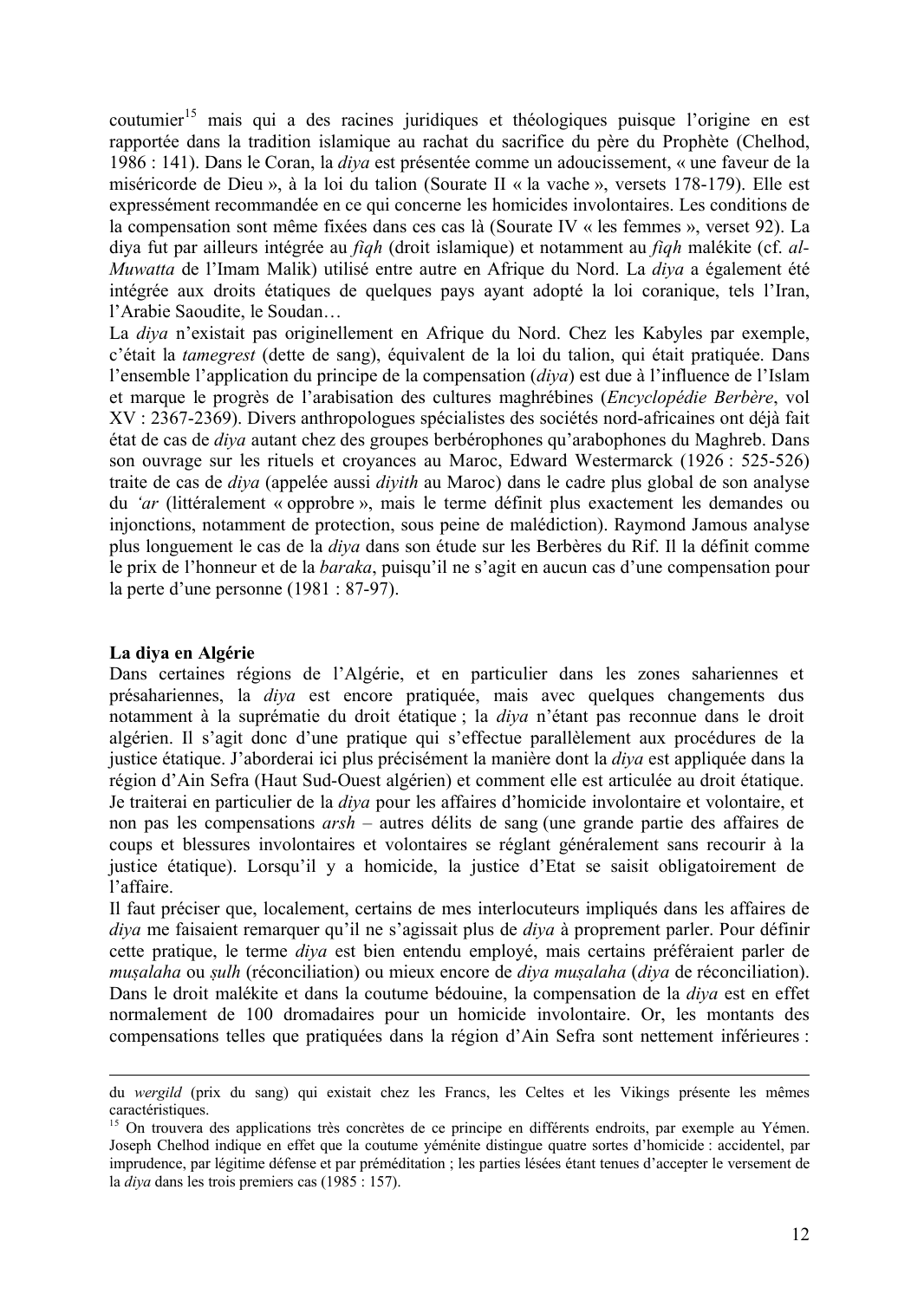environ 100 000 Da<sup>16</sup>, soit le prix de 10 moutons, pour un homicide involontaire. Les raisons qui m'ont été invoquées sont d'une part la cherté de la vie et d'autre part le fait que le coupable ou son assurance lorsqu'il s'agit d'accidents – et il s'agit lé des cas les plus frâquents – doit encore payer é la famille de la victime les frais relatifs aux dommages et intérêts prononcés lors du jugement civil, ainsi que l'amende qui aura été fixée lors du jugement pânal. L'objectif de la compensation de la *diya* est donc bien localement d'aboutir é la réconciliation des parties et non pas de compenser réellement la perte d'une personne.

Comme je le disais précédemment, la *diva* est surtout pratiquée lorsqu'il s'agit d'homicide involontaire. Il existe même localement un système pour ces cas là : toutes les fractions de la confédération tribale des Amûr – confédération tribale qui est implantée dans la région d'Ain Sefra et qui constitue la majeure partie de sa population<sup> $17$ </sup>, mais aussi avec eux les habitants du *qsar* de Sfissifa (l'un des villages traditionnels de la région) et les familles des Awlâd Ziad (un lignage implanté dans la région depuis peu) contribuent à la *diya*<sup>18</sup>. Chaque fraction a un ou deux responsables *(mashûl)* chargés de collecter la somme qui sera donnée à la famille de la victime. Celle-ci s'élevait à 80 000 Da pour l'homicide involontaire d'un enfant, 100 000 Da pour une femme et 120 000 Da pour un homme. Elle a récemment (début 2008) été fixée à 100 000 Da quel que soit le genre et l'àge de la victime.

Mais lorsqu'il s'agit d'homicide volontaire, ce système ne fonctionne plus et lorsque le principe de la compensation est accepté par la famille de la victime, il appartient seulement à la famille agnatique<sup>19</sup> du coupable de réunir la somme qui est souvent plus importante (entre 100 000 et 400 000 Da).

### **La** *diya* **sous l'angle du pluralisme juridique**

#### *Premières précisions*

L'existence d'une telle pratique pose de fait – et à ce stade de notre communication – des questions qui s'inscrivent dans le champ de l'anthropologie juridique et notamment du pluralisme juridique. La première est relative à la nature juridique de la *diya* telle que pratiquâe actuellement (1). La seconde est relative é l'articulation/interfârence de la *diya* et de la justice étatique (rappelons que la *diya* n'est pas reconnue dans le droit algérien) (2).

1). Quelle est la nature juridique de la *diva* aujourd'hui en Algérie (et plus précisément dans la région d'Ain Sefra) ? Sur quelle(s) source(s) juridique(s) s'appuie-t-elle ? Et surtout, son

<sup>&</sup>lt;sup>16</sup> Le salaire minimum est de 12 000 Da (environ 120 euros) en Algérie.

<sup>&</sup>lt;sup>17</sup> Les <sup>c</sup>Amûr forment une confédération comprenant trois grandes tribus : les Swala, les Awlâd Salim et les Awlâd Bûbkar. Chacune de ces entités englobe trois fractions. En 1957, les Swala comptaient 3765 personnes ; les Awlàd Bábkar 3908 ; et les Awlàd Salim 1500 (Bison, 1957 : 16). Depuis lors, il n'y a pas eu é ma connaissance de dânombrement selon la tribu d'appartenance. Il est donc difficile de quantifier le nombre de personnes appartenant actuellement à la confédération des <sup>c</sup>Amûr. Toutefois, en tenant compte de la proportion des <sup>c</sup>Amûr par rapport aux autres populations, on peut estimer, en 2004, à environ 40 000 le nombre de personnes appartenant é cette tribu et habitant le Haut Sud-Ouest. Il s'agit de la population la plus importante en nombre de la partie sud de la wilaya de Naama. La partie nord est dominâe par les Hmiyan (confâdâration tribale que nous âvoquerons dans cette âtude), ces derniers âtant plus nombreux que les <sup>c</sup>Amûr. On peut estimer à environ 25 % le nombre de membres des <sup>c</sup>Amûr vivant actuellement sous la tente (*khaîma*). Sur les <sup>c</sup>Amûr et la question tribale en Algérie, cf. Yazid Ben Hounet, 2006.

<sup>18</sup> Les autres tribus et lignages de la râgion, tels les Awlàd Bátkhill (habitants du *qsar* d'Ain Sefra) et les Awlàd Sid Tadi, ne participent pas à ce système. Ils contribuent à la *diva* de manière indépendante.

<sup>&</sup>lt;sup>19</sup> Localement, on parle de ceux qui portent le même nom que le coupable et non pas nécessairement de la famille agnatique jusqu'au cinquième degré, les *khamsa* mis en exergue par Chelhod pour les Bédouins du Moyen-Orient (1971).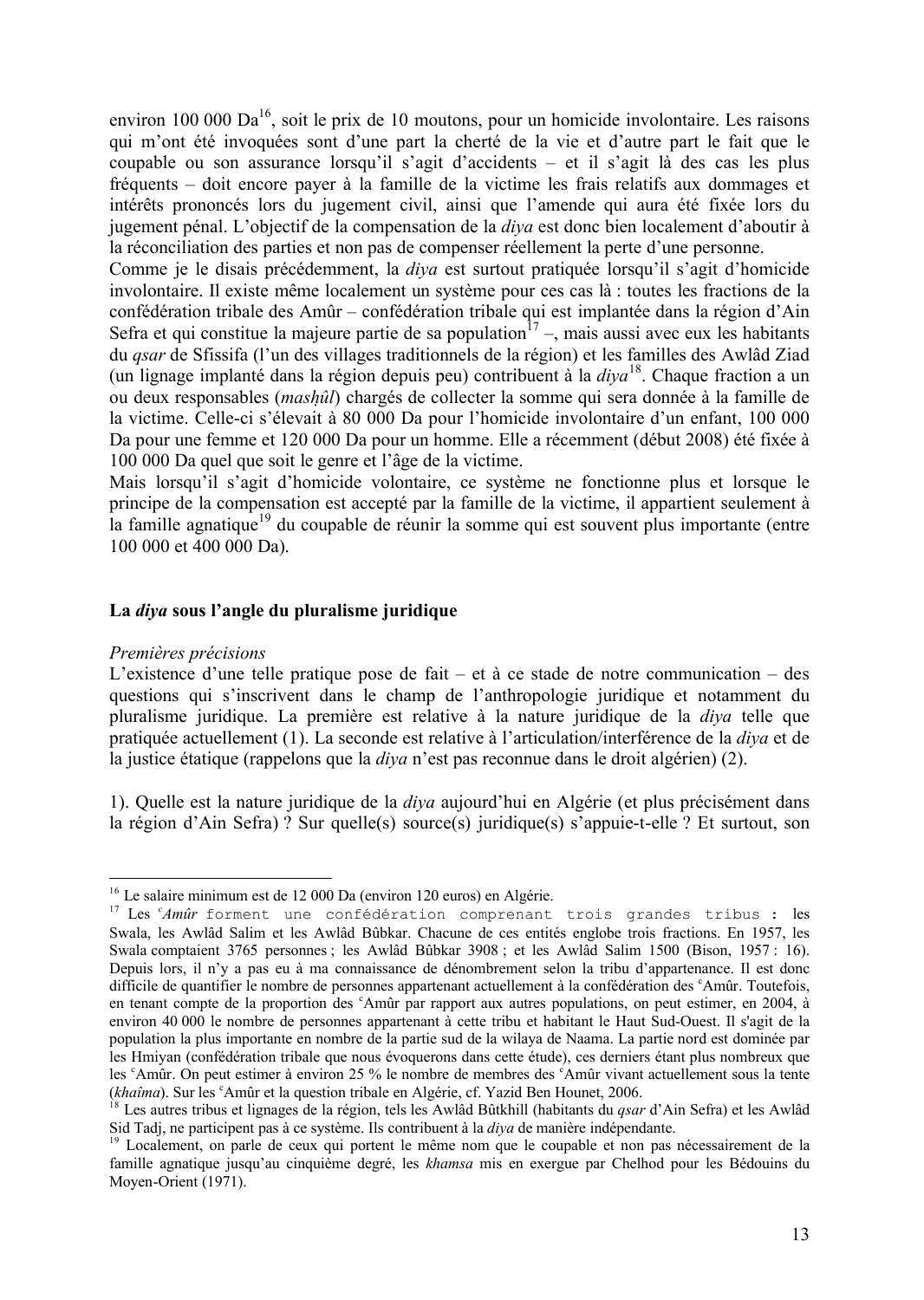application est-elle ou non le signe de l'existence d'un ordre juridique parallèle à celui de l'Etat ?

On pourrait dire par exemple qu'il ne s'agit lé en fin de compte que de l'application quelque peu altérée d'une coutume, d'une tradition qui n'a pas ou plus de caractère juridique, puisque nous ne sommes pas ou plus en présence de l'application véritable du droit islamique, ni mème du *<sup>c</sup>Örf*, le fameux droit coutumier bâdouin. En effet, bien que localement il est fait référence à la fois au droit islamique et au <sup>*c*</sup>Ûrf, pour justifier l'application de la *diya*, on remarquera d'une part que les sommes ne sont plus les mèmes et d'autre part l'absence des autorités chargées de leur application – il n'existe en effet pas ou plus localement de juges musulmans (cadi) ou tribaux.

Une telle vision tend malheureusement à réduire le droit à ses formes les plus institutionnelles et donc à en limiter sa portée anthropologique, universelle<sup>20</sup>. Il me semble par ailleurs que l'une des particularités du droit consiste en des règles instituées pour résoudre les conflits internes et externes. En ce sens, on peut dire en reprenant Henry S. Maine, que la coutume est considérée comme une loi quand elle a trait au conflit<sup>21</sup>. On peut aussi, en reprenant Norbert Rouland (1990 : 92 et suivantes), considérer que le droit a trait : aux règlements des conflits ; aux relations de parenté et notamment à la famille (règle de filiation, régimes successoraux, règles matrimoniales) ; aux relations contractuelles et communautaires (obligations) ; et enfin à la propriété (notamment foncière). Tous ces objets ont donc en soi une dimension juridique. La pratique de la *diya* – sans ètre l'application formelle du droit islamique ou du *<sup>c</sup>Örf* – s'inspire nâanmoins de leurs principes. Elle prend aussi appui sur un ensemble de personnes qui ont pour charge la mâdiation entre les familles et/ou la collecte de l'argent pour la compensation. En effet, des *shaykh*<sup>22</sup> et/ou *kbar* (grands) sont sollicités pour faire office de médiateurs et d'arbitres lors des cas de *diva* et nous avons déjà parlé des personnes responsables de la collecte de l'argent. On a donc bien l'existence d'un système à caractère **juridique** parallèle à l'Etat, lequel s'appuie notamment sur l'organisation sociale, en grande partie tribale, de la région (Ben Hounet, 2006). Peut-on qualifier ce système d'« ordre juridique » ? Je laisserai la question ouverte.

# 2). Qu'en est-il de l'articulation/interférence de la *diva* et de la justice étatique ?

La *diya* n'est pas intégrée au droit étatique algérien. En conséquence, elle fonctionne de manière parallèle. Une même affaire fait donc l'objet de deux processus à caractère juridique. Un magistrat d'Ain Sefra m'indiquait à ce propos que :

Å En matiçre d'homicide involontaire, on constate parfois que les ayants droit (famille de la victime) acceptent de l'auteur (ou plutít de la famille de l'auteur) le versement de la *diya*. C'est le procureur de la République, informé du dossier qui défère les partis malgré eux parce que cela relève du maintien de l'ordre public. Mais généralement, la famille pardonne à l'auteur des faits, parce qu'ils savent que la mort accidentelle est un âvânement voulu par Dieu. En cas d'homicide volontaire, les ayants droit poursuivent

 $^{20}$  Il s'agit là d'un problème général et épineux dans les débats portant sur le pluralisme juridique. La conception que les uns et les autres (notamment les juristes et les anthropologues) se font du droit. Sur ces points cf. Merry, 1988 ; Woodman, 1998 ; Frantz von Benda-Beckmann, 2002. Sur la difficulté de circonscrire le droit et la maniçre de l'apprâhender d'un point de vue anthropologique, *cf*. Louis Assier-Andrieu (1987) et Norbert Rouland (1990).

<sup>&</sup>lt;sup>21</sup> Repris de al-'Alimi et Dupret, 2001, « Le droit coutumier dans la société yéménite : nature et développement », in *Chroniques Yéménites*, n°9. http://cy.revues.org/document71.html

<sup>&</sup>lt;sup>22</sup> Le terme *shavkh* (pl. *shûyûkh* – pour des raisons de commodités de lecture, on gardera *shaykh* au singulier et au pluriel) peut être rapproché des mots français 'saint' ou 'sage'. Il désigne étymologiquement une personne dont l'âge paraît avancé et dont les cheveux ont blanchi. Depuis l'époque préislamique, l'idée d'autorité et de respectabilité est attachée à ce terme qui est aussi utilisé pour désigner tout chef de groupe humain (famille, tribu, corporation, etc.) (Geoffroy, 1998 : 410).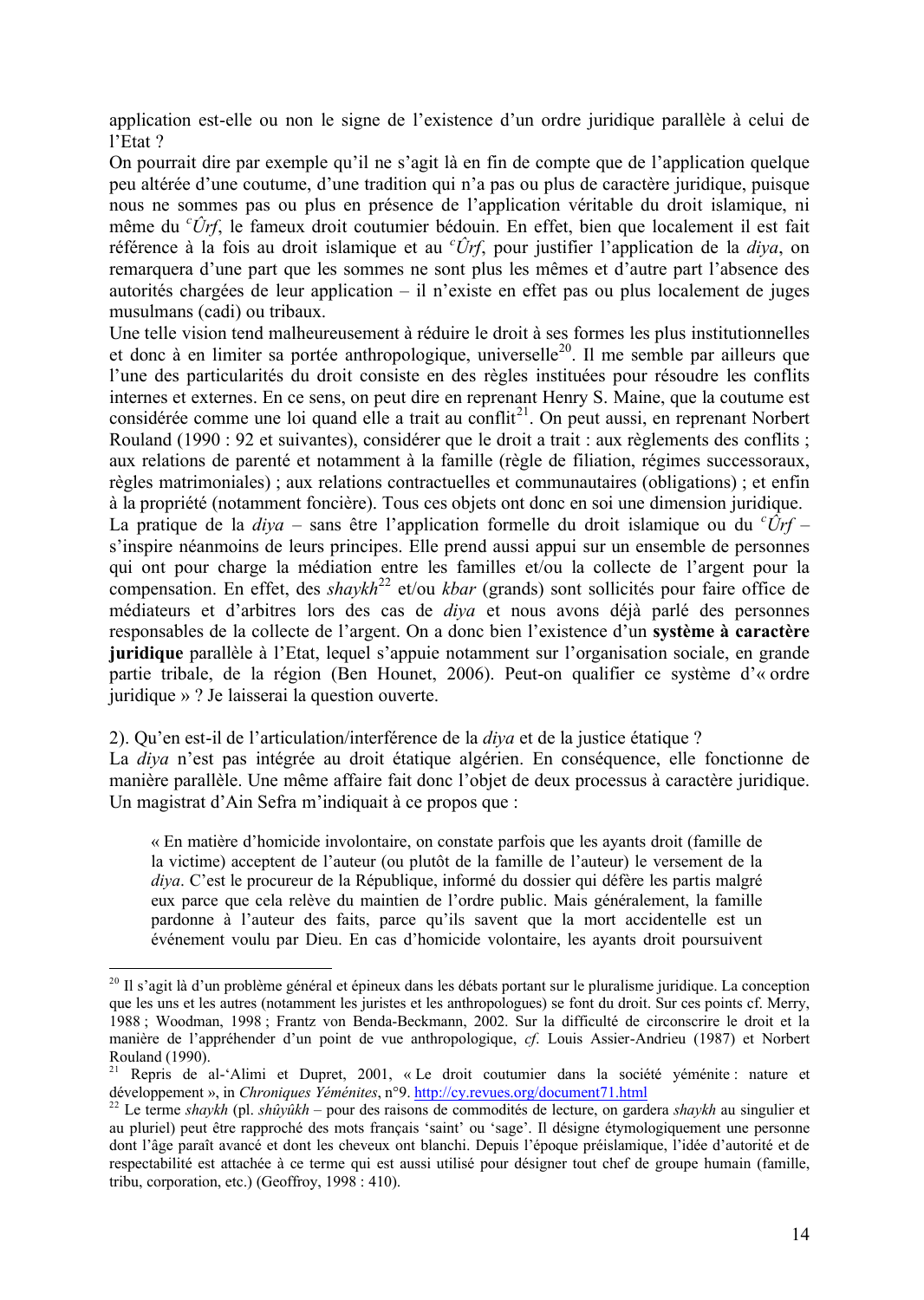l'auteur au niveau de la juridiction jusqu'é ce que justice soit faite car c'est l'honneur de la famille et de la personne qui est atteinte. Quand il s'agit de coups et blessures involontaires ou volontaires, ça se règle généralement au niveau des tribus sans que cela arrive au procureur de la Râpublique. Dans le cas d'homicide involontaire, lorsque la famille pardonne à l'auteur des faits, le procureur, sur le plan pénal, condamne l'auteur des faits avec circonstances atténuantes. Lorsque les circonstances sont aggravantes – quoique les ayants droit aient pardonné à l'auteur des faits  $-$  la juridiction réprime l'auteur sévèrement ».

Dans les cas d'homicide, et lorsque la *diva* est appliquée, on se trouve donc en présence de deux dispositifs juridiques pour une même affaire. On est donc là dans le registre du pluralisme juridique fort (« strong », Griffiths, 1986) ou profond (« deep », Woodman, 1998). Ces dispositifs sont-ils complâmentaires, antagonistes, redondants ? A quelle logique répond l'application de ce double dispositif ? Existe-t-il des passages, des arrangements de l'un à l'autre de ces dispositifs selon les contextes ? Ce constat nous amène aussi à nous poser l'un des questionnements gânâraux du dâbat sur le pluralisme juridique, mis en exergue par Franz von Benda-Beckmann (2002, cf. aussi 1971, 2001), et qui est, pour reprendre ses propos : « what does 'existence' or co-existence' of law or legal orders mean  $(2002 : 39)$  »? – Quel est la signification de l'existence ou de la coexistence d'ordres juridiques ou de droit (différents) ? On pourrait, pour répondre à cette question, commencer par avancer une raison pragmatique : l'application de la *diya* est beaucoup plus rapide que celle de la justice âtatique. Dans les jours qui suivent l'homicide, l'arbitrage et la compensation seront effectués ; alors que la justice étatique est bien plus lente et procédurière.

Mais, l'existence de ces deux processus juridiques renvoie, me semble-t-il, avant tout aux deux ordres politiques qui existent localement : l'étatique, c'est-à-dire l'ordre politique formel, et le tribal, l'ordre politique informel : les fractions (farqa) et tribus ('arsh) fonctionnant localement comme des champs sociaux semi-autonomes (Moore,  $1973)^{23}$ :  $\kappa$  they can generate rules and coerce or induce compliance to them  $\kappa$ . Ces deux ordres politiques ont aussi des perceptions et interprétations quelque peu différentes de la justice. Les anthropologues ayant travaillé sur les groupes tribaux ont ainsi attiré l'attention sur la notion de « responsabilité collective » inhérente à l'ordre politique et juridique tribal (Evans-Pritchard, 1940 ; Chelhod, 1971 ; Ginat, 1987 ; Peters, 1990). J'y reviendrai par la suite.

Ces premières précisions faites, il convient de voir maintenant comment la coutume, le droit islamique et le droit étatique algérien s'articulent concrètement dans les affaires de *diva* à partir de deux cas récents : deux exemples distincts et assez représentatifs des différents cas de *diya* que j'ai pu collecter.

# *DÄveloppements*

1<sup>er</sup> cas : récemment (fin de l'année 2007) une jeune fille de sept ans, appartenant à la fraction des Mrinat (tribu des Awlâd Salim, confédération des <sup>c</sup>Amûr) a été tuée lors d'un accident de voiture par un homme appartenant é la fraction des Lambdabih (tribu des Awlàd Bábkar, confédération des <sup>c</sup>Amûr). Cet homme a été mis en garde à vue pendant 24h, puis relâché. Entre temps, son père, accompagné de quelques notables appartenant à sa fraction et de quelques médiateurs appartenant à la fraction du père de la victime, est allé présenter ses excuses, ses condolâances é la famille de la victime et demander é celle-ci de bien vouloir pardonner à son fils. La compensation de la *diya* a été proposée pour confirmer la bonne foi de la famille du coupable et sceller l'acceptation des excuses. L'application de la *diya* fut acceptée en raison du caractère involontaire de l'accident (témoins à l'appui ; les médiateurs

 $^{23}$  A propos de la question tribale dans la région, cf. Ben Hounet (2006, 2007a, 2008).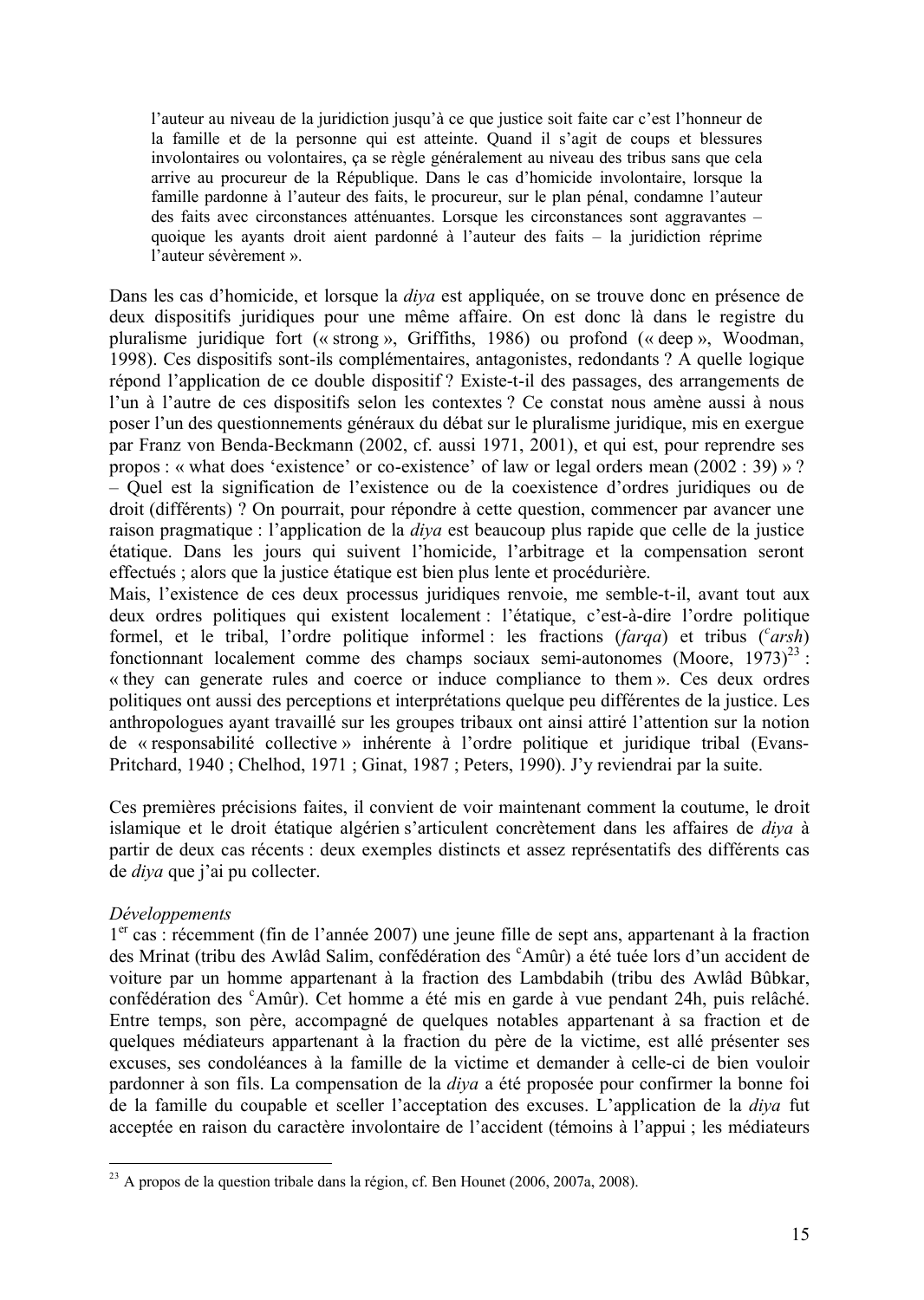eux-mèmes rechignent é accompagner les parents du coupable lorsque l'homicide est volontaire). Dans la semaine de l'accident, quelques jours après l'enterrement, le père du coupable est revenu chez la famille de la victime. Il était accompagné d'une délégation composée de quelques notables de la tribu, ainsi que des responsables (*mashûl*) chargés de la collecte de l'argent pour la compensation. Il amenait avec lui un bélier offert au père de la victime. Ce dernier le sacrifia et offrit le repas avec la viande sacrifiée aux personnes prâsentes, c'est-é-dire aux membres des fractions du coupable et de la victime, ainsi qu'aux mâdiateurs. Le rituel du sacrifice et du repas pris en commun consacrera le pardon et l'acceptation de la *diva*. C'est à la fin du repas que les 80 000 Da seront donnés au père de la victime (chaque fraction a contribuâ é hauteur de 8 000 Da environ). La *diya* est donc close. Mais il reste le jugement pénal et civil. Celui-ci a lieu quelques mois après. Lors du jugement, le père de la victime indique au juge avoir pardonné au coupable. Celui-ci se voit alors infliger une peine de 6 mois de prison avec sursis et une amende de 1000 Da. Dans la loi algârienne, le meurtre involontaire est passible de 6 mois é 3 ans de prison, ainsi que d'une amende allant de 1000 é 20 000 Da, si la personne n'est pas reprise de justice. S'ensuit le jugement civil qui fixe les dommages et intérêts payés par l'assurance du coupable. Mes informateurs n'ont hâlas pas pu me donner la somme de cette compensation.

2<sup>ème</sup> cas : il y a deux ans environ, 2 membres de la fraction des Awlâd <sup>c</sup>Abdallah (tribu des Awlâd Bûbkar, confédération des <sup>c</sup>Amûr) ont tué deux membres de la fraction des Lambadbih (cette fraction appartient é la mème tribu, les Awlàd Bábkar). Il s'agissait d'homicides volontaires à la suite d'une dispute. Les coupables sont alors emprisonnés. Mais les homicides suscitent, en raison de leurs caractères prémédités, un émoi considérable au sein de la fraction des Lamdabih. Les pères des coupables et les membres de la fraction des Awlâd <sup>c</sup>Abdallah cherchent alors à engager une *diva* pour calmer les tensions et éviter des actes de vengeance à l'âgard des coupables et de leurs parents. Plusieurs *shaykh* et *kbar* appartenant é la confédération des <sup>c</sup>Amûr sont sollicités pour accompagner des membres de la fraction des Awlâd <sup>c</sup>Abdallah et obtenir un règlement du conflit latent généré par les deux homicides volontaires. Après maintes sollicitations et pressions des *shaykh* et *kbar*, les familles des victimes acceptent la compensation. Celle-ci est fixée à 400 000 Da (200 000 Da pour chaque homicide). L'argent est rassemblé par la fraction des Awlâd <sup>c</sup>Abdallah, et en particulier par les parents agnatiques des coupables. Les parents des coupables, accompagné d'une délégation de *shaykh* et *kbar* arrivent alors chez les familles des victimes. Ils amènent avec eux plusieurs têtes de bétail pour le sacrifice. Le repas est organisé par les familles des victimes et la compensation est remise à la fin. La procédure de la *diva* est terminée. Arrive ensuite la procédure pénale et civile. Les familles des victimes, en raison du caractère volontaire des homicides, ne demandent pas une diminution de la peine. Les deux coupables sont alors condamnés à des peines de prison de 20 ans et au paiement des dommages et intérêts. Ils sont actuellement en prison.

Ces deux cas assez distincts, un homicide involontaire (cas 1) et deux homicides volontaires (cas 2), illustrent bien les rouages de la *diya* et son articulation avec la justice âtatique. Dans le premier cas, la sanction pénale est réduite en raison du pardon des ayants droits. Dans le second cas, elle est relativement normale. Mais on voit bien que la procâdure de la *diya*  fonctionne en amont et de manière complémentaire à celle du droit étatique. L'objectif n'est pas tant la sanction des coupables – il s'agit lé de la mission de la justice âtatique – mais bien la réconciliation à l'intérieur ou entre les tribus.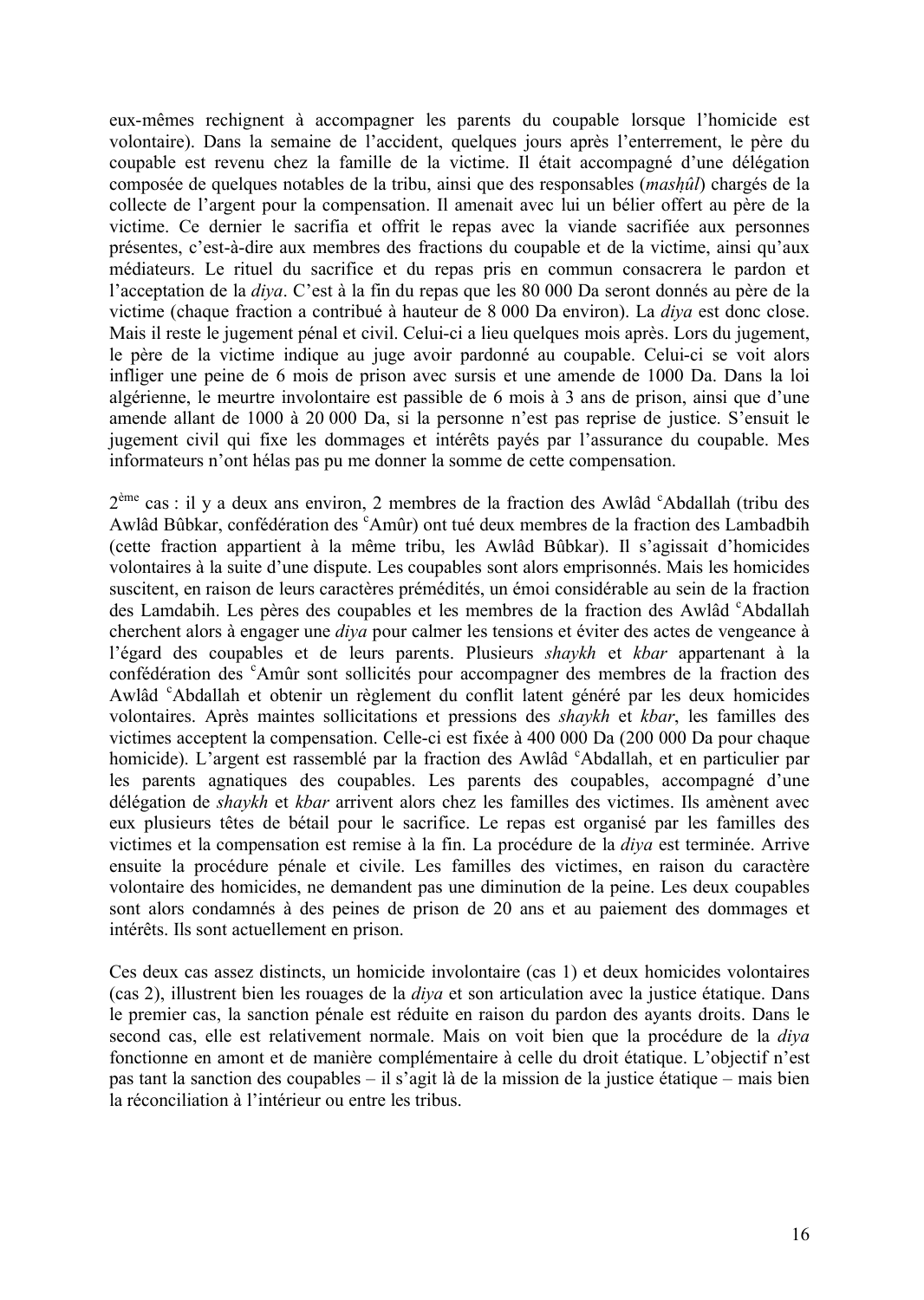# 1) *<sup>c</sup>Örf* et droit islamique (*fiqh*)

L'application en soi de la *diya* s'inspire de deux ordres juridiques, le *<sup>c</sup>Örf* et le droit islamique (*fiqh*). On sait que le *fiqh* primitif a intâgrâ des âlâments du *<sup>c</sup>Örf* (Chelhod, 1986b). Mais, on observe que localement pour justifier la *diya*, les médiateurs font références à la fois à la coutume et au droit islamique. Ce dernier apparaissant comme le droit le plus légitime et universel. C'est comme si l'existence de la *diya* dans le droit islamique, et en particulier dans le Coran, rendait cette pratique plus noble et plus recommandable. Toutefois, ces médiateurs ne sont pas des imams ou des <sup>c</sup>ulama (savants religieux), mais plutôt des membres de tribus, de sorte qu'il s'agit plus d'une pratique qui s'inspire du système juridique tribal que du système juridique islamique. Par ailleurs, ce bricolage entre la coutume et le *fiqh* (droit islamique), mais aussi dans une certaine mesure avec le droit étatique, n'est pas un fait singulier. Jacques Berque (1953) dans son article sur les fondements de la sociologie juridique de l'Afrique du Nord attire l'attention sur l'hétérogénéité des sources juridiques utilisées au Maghreb (coutumes arabes, systèmes berbères, *figh* citadin, initiative des légistes locaux) et sur le caractère syncrétique des droits (systèmes juridiques cohérents) qui prévalent en cette région.

# 2) *SystÅme juridique tribal et ordre juridique Ätatique*

L'attitude des magistrats est assez révélatrice des interactions entre le système juridique informel (lequel puise ses sources é la fois dans le droit musulman et le *<sup>c</sup>Urf*) et le droit étatique. En effet, si la justice relève de la souveraineté de l'Etat, il n'en demeure pas moins que dans les faits, droit étatique et système juridique informel cœxistent, se complètent, de manière à rendre la justice plus efficiente : au niveau de la justice étatique, les peines peuvent ètre attânuâes en raison du pardon des ayants droits suscitâ par l'application de la *diya* ; au niveau des tribus, on calcule la compensation de la *diya* en fonction de la justice âtatique et des éventuelles compensations et amendes fixées par cette dernière.

La complémentarité entre le système juridique informel et le droit étatique peut ainsi être analysâe comme une stratâgie dont les fins seraient de concilier les avantages de chacun des deux systèmes juridiques en vue de régler les litiges de la meilleure manière, à moindres frais, dans des délais rapides et avec les meilleures garanties. Mais cette complémentarité ne s'explique pas, me semble-t-il, seulement par cette finalité (efficience de la justice). Le poids de l'héritage culturel tribal, lequel a perduré localement, mais aussi la spécificité de la justice dans les anciens Territoires du Sud<sup>24</sup> concourent à expliquer cette complémentarité actuelle. Les droits musulman et coutumier y avaient une place plus importante et il existait une plus grande autonomie dans la gestion des affaires internes aux tribus, de sorte que les ajustements entre le système juridique informel actuel et le droit étatique se comprennent en partie en fonction de la nature et de l'agencement du système juridique dans les anciens Territoires du Sud. Par ailleurs, la complémentarité entre les deux droits facilite les fonctions des *shaykh* et des *kbar*, comme celles des juges et des instances de police. Cependant, en dépit de la complémentarité du droit étatique et du droit tribal, il revient au premier de se prononcer comme étant la seule source de droit valable. Ce discours n'est pas contesté localement. Le système juridique informel opère sans se publiciser, ni même être publicisé. Mais il opère tout de même et concourt à créer et à entretenir un ordre tribal.

<sup>&</sup>lt;sup>24</sup> Les régions sahariennes et présahariennes de l'Algérie étaient sous commandement militaire durant la période coloniale et donc soumises à un régime politique et juridique distinct des Départements civils du Nord. Sur ces points, cf. Yazid Ben Hounet (2007b).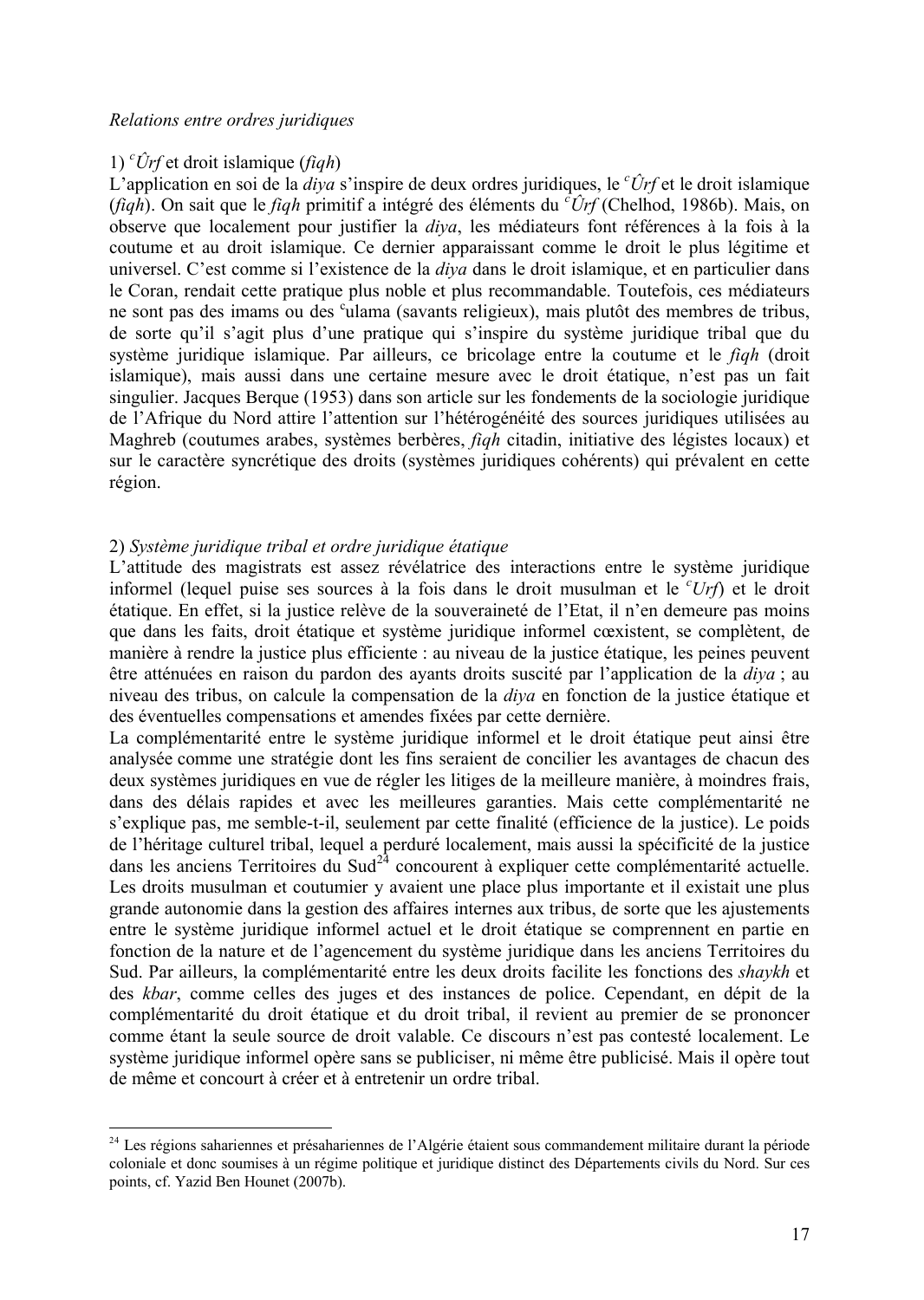Enfin, on remarque que le comportement des juges (justice âtatique) s'inspire beaucoup de ceux des *shaykh* et *kbar* : ceux-ci reprenant parfois les pratiques d'arbitrage et de médiation lors des jugements. D'une autre coté, au niveau des tribus, se développe, à l'instar des institutions étatiques, une sorte de formalisation de la *diva* avec l'établissement d'un système organisâ, mais aussi de compensations de base et la tenue de cahiers de comptes de la part des responsables (*mashûl*)<sup>25</sup>.

# *3) Conception 'communautaire' (tribale) de la justice et nature du lien communautaire (tribal)*

La pratique de la *diva* est justifiée localement en tant que devoir religieux et coutumier, raisons culturelles, mais aussi en vertu de sa fonction sociale, civile. Loin d'ètre vue comme une pratique archaîque, elle est considârâe comme un legs important des traditions tribale et islamique, complémentaire du droit étatique et nécessaire pour la cohésion tribale et les rapports intertribaux. Elle présuppose en outre la société tribale comme espace moral dans la mesure où les individus et les groupes concernés par celle-ci reconnaissent implicitement qu'ils en appellent au jugement tribal et s'exposent, en cas de non-respect des règles, à la désapprobation collective.

Les objectifs de la *diya* sont de compenser symboliquement les pertes, subies par la famille de la victime, dues à l'homicide. Il s'agit également et surtout de prévenir les actes de vengeance surtout à l'égard des frères, cousins ou membres de la famille du coupable. La *diya* vient donc en complément de la justice étatique qui ne reconnaît pas la responsabilité collective des membres du groupe (famille, fraction, tribu) du coupable (en terme de prévention de la vengeance) et du groupe de la victime (en terme de vengeance). Dans le droit positif, en effet, seuls les adultes majeurs sont responsables de leurs actes. Les communautés, les groupes auxquels ils appartiennent ne peuvent ètre tenus pour responsables des agissements de leurs membres. C'est lé, nous semble-t-il, l'une des distinctions importantes existant entre le droit positif et la conception tribale (peut ètre, plus gânâralement, communautaire) de la justice.

Le système de la *diya musalaha* (*diya* de réconciliation) pour les homicides involontaires a été mis en place après l'Indépendance et c'est dans les années 1980 que les habitants du *qsar* de Sfissifa et les familles des Awlâd Ziad l'ont intégré. Il répondait, selon mes informateurs, à la volonté de renouer avec les procédures traditionnelles de justice, lesquelles semblaient plus efficaces pour mettre fin aux conflits entre les parties et préserver ainsi la cohésion tribale et la paix communautaire.

Deux points importants et liés concernant la conception communautaire de la justice peuvent être mis ici en exergue : a) l'extension de la responsabilité collective (homicide involontaire et volontaire) et b) l'idéologie de la compensation.

a). On a vu que pour un homicide involontaire, la compensation était payée par toutes les fractions (cas 1) alors que dans le cas de meurtre volontaire (cas 2), la compensation est payâe uniquement par la famille agnatique du coupable. On voit donc bien que la responsabilité collective est extensible. Toutes les fractions acceptent de se porter responsables lorsque l'homicide est involontaire, mais pas lorsqu'il est volontaire. La fraction demeure ainsi le noyau dur de la responsabilité collective, celle-ci pouvant s'étendre à l'ensemble tribal lorsque le cas est prescrit par l'islam (homicide involontaire). La fraction apparaåt ainsi comme le groupe de solidarité le plus efficient.

b). Stéphane Breton (1999a, 1999b, 2002) a développé une réflexion intéressante, holiste, sur l'idéologie de la compensation (dans les affaires de prix de sang et de prix de la fiancée<sup>26</sup>)

<sup>&</sup>lt;sup>25</sup> Ces comptes fonctionnent à l'interne, au niveau des fractions, et ne sont pas publicisés.

<sup>&</sup>lt;sup>26</sup> Pour cet auteur, le principe qui préside à ces deux formes de compensation est le même.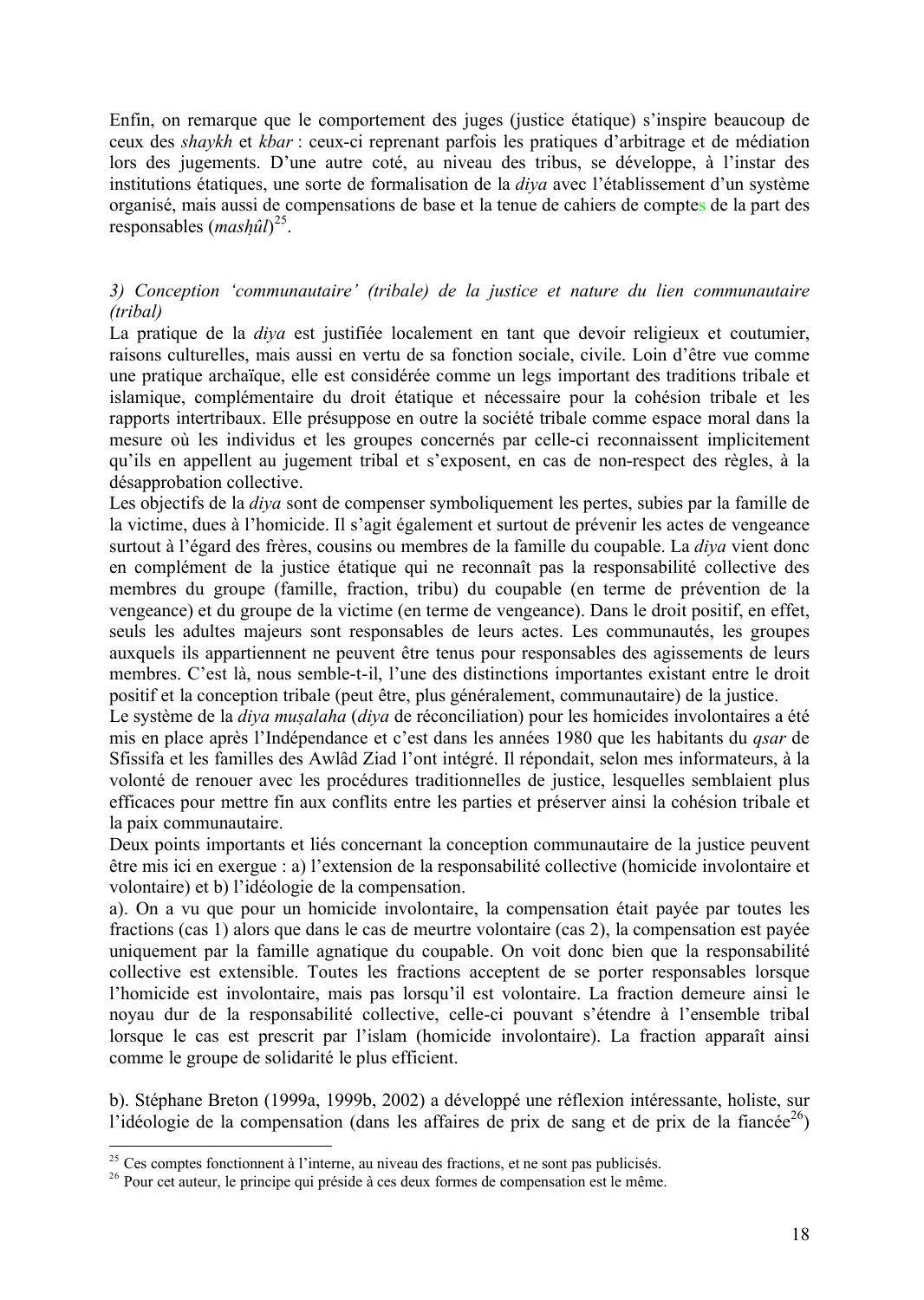chez les Wodani de Papouasie Nouvelle Guinée. Pour lui, les monnaies impliquées (coquillages en l'occurrence) et la compensation en tant que telle renvoient aux dâfinitions que la société Wodani se fait d'elle-même et à l'intégrité des groupes (clans) qui la composent. Il ne s'agit donc pas d'une compensation é proprement parler. Ses raisonnements s'appliquent-ils dans le cadre de la *diya* ? On pourrait dire que oui, car la compensation n'est pas tant une compensation pour la perte d'une personne mais constitue plutôt une sorte de gage du groupe de solidaritâ (fraction ou ensemble tribal selon que l'homicide est volontaire ou involontaire). La compensation n'instaure pas seulement un rapport contractuel entre les parties mais réinstaure un rapport symbolique et social entre les personnes concernées (rituels du sacrifice et du repas pris en commun), et plus largement au sein de l'ensemble tribal. La compensation renvoie donc à une conception holiste de la société et de la justice, conception holiste qui s'exprime au travers l'idéologie de la « responsabilité collective » et de la <sup>c</sup>asabiyya (groupe de solidarité). La fraction et plus largement la tribu se présentent en effet comme un ensemble de parents agnatiques agissant comme une personne collective et mobilisable pour divers objectifs, notamment politiques et juridiques.

# **Conclusion**

La persistance de la *diya*, pratique qui s'adapte et qui s'articule au droit positif étatique, informe ainsi sur l'existence de rouages de type juridique qui concourent é l'ordre et é la cohésion tribale. Cet ordre est le fait de l'implication concrète d'hommes, et en particulier des *shaykh* et *kbar* de tribus, dans les affaires et litiges intra ou inter tribaux. Cet ordre n'émane pas seulement de la tradition et/ou de la norme. Il est le fruit de pratiques, d'actions concrètes. L'existence d'un système à caractère juridique parallèle à celui de l'Etat s'explique par l'ordre politique tribal en mème temps qu'il est un moyen de sa perpâtuation. L'objectif de la *diya* est ainsi avant tout de réconcilier les parties et de maintenir ou recomposer les liens inter ou intra tribaux. Il est aussi un moyen d'imposer – notamment par la pression des *shaykh*, *kbar* et responsables de la compensation (*mashûl*) – l'ordre politique tribal en contrôlant et en imposant les modalités de réconciliation et, plus largement, les modalités de comportements juridiques des membres de la tribu.

La cœxistence des deux systèmes juridiques (étatique et tribal) renvoie, en outre, à des modalités distinctes de la conception de la justice : l'une (étatique) mettant l'accent sur la peine (la sanction) et la responsabilité individuelle, l'autre (tribale) mettant davantage l'accent sur la réconciliation et l'idée de responsabilité collective.

La pratique de la *diya* informe enfin sur la nature du lien communautaire, lien communautaire extensible allant de la parenté agnatique proche dans le cas des homicides volontaires à l'ensemble tribal dans le cas des homicides involontaires.

### **Bibliographie**

Al-<sup>c</sup>Alåmå, R. et Dupret, Baudouin

2000, « Les procédures de justice tribale dans la société yéménite », *Chroniques Yéménites*, n° 8. ( http://cy.revues.org/document6.html).

Assier-Andrieu, Louis 1987, « Le juridique des anthropologues », in *Droit et Société*, n° 5 (consultation en ligne).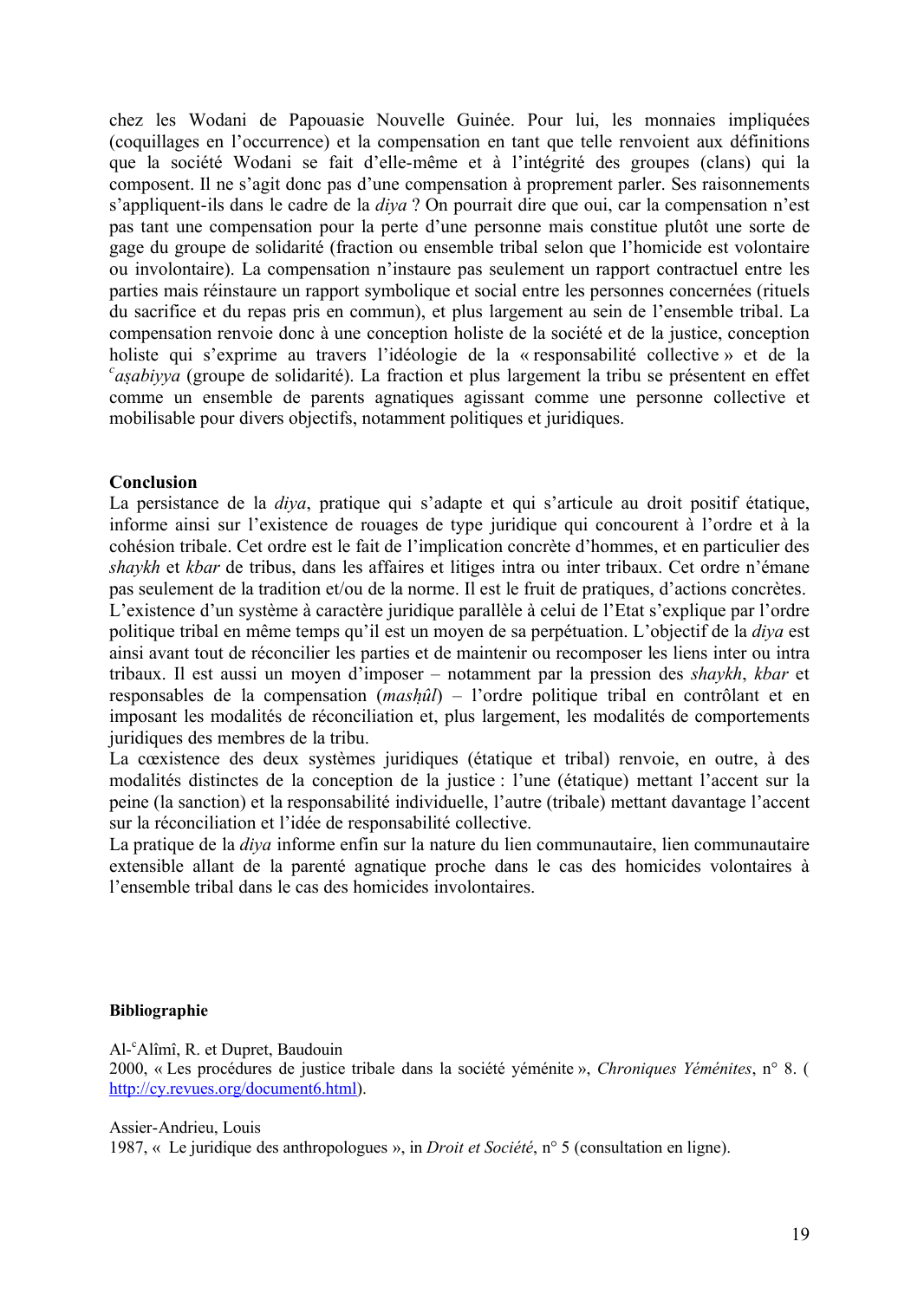Benda-Beckmann, Frantz von

2002, « Who's afraid of Legal Pluralism », *Journal of Legal Pluralism* 47 : 37-82.

Ben Hounet, Yazid

2006, *L'Algérie des tribus. Le fait tribal dans le Haut Sud-Ouest algérien contemporain*, Thèse nouveau régime de doctorat en anthropologie sociale et ethnologie, EHESS.

2007a, « Des tribus en Algérie ? A propos de la déstructuration tribale durant la période coloniale », *Cahiers de la Méditerranée*, n°75, Décember, pp. 150-171.

2007b, Å L'administration des tribus dans les Territoires du Sud (1905-1947) : le cas du Haut Sud-Ouest », in Nadir Marouf (eds.), *Le fait colonial au Maghreb. Ruptures et continuités*, L'Harmattan, Paris, pp. 275-291.

2008, « Gérer la tribu : le traitement de la question tribale dans l'Algérie Indépendante (1962-1989) ». *Cahiers d'Etudes Africaines*, à paraître, n° 191, sept 2008.

Berque, Jacques

1953, « Problèmes initiaux de la sociologie juridique en Afrique du Nord », *Studia Islamica* 1 : 137-162.

Breton, Stéphane

1999a Å Death and the Ideology of Compensation among the Wodani, Western Highlands of Irian Jaya É, *Social Anthropology* 7 (3) : 297-326.

1999b Å Social Body and Icon of the Person : A Symbolic Analysis of Shell Money among the Wodani, Western Highlands of Irian Jaya », *American Ethnologist* 26 (4) : 1-25.

2002 Å Tuer, manger, payer. L'alliance monâtaire des Wodani de Papouasie occidentale É, *L'homme*, 162 : 197-232.

Chelhod, Joseph

1971, *Le droit dans la société bédouine. Recherches ethnologiques sur le 'orf ou droit coutumier des Bédouins*, Librairie Marcel Rivière et et Cie, Paris

1985, *L'Arabie du Sud : histoire et civilisation*, Tome 3, Maisonneuve et Larose, Paris.

1986a, *Les structures du sacré chez les Arabes*, Maisonneuve et Larose, Paris.

1986b, « La place de la coutume dans le 'Fiqh' primitif et sa permanence dans les sociétés arabes à tradition orale », Studia Islamica, 64 : 19-37.

Evans-Pritchard, Edward. E 1940, *The Nuer*, Oxford, Clarendon Press.

Foblets, Marie-Claire

1996, « $\AA$  la recherche d'une justice perdue' : les procédures alternatives de règlement de conflits. » *Journal of Legal Pluralism* 36 : 9-20.

Geoffroy, Eric

1998, « Shaykh », in *Encyclopédie de l'islam*, nouvelle édition, E. J. Brill, Leiden, Netherland, Maisonneuve & Larose, Paris, T. IX.

Ginat, Joseph 1987, *Blood Disputes among Bedouin and Rural Arabs in Israel*, University of Pittsburgh Press.

Griffiths, John 1986, « What is legal pluralism ? », *Journal of Legal Pluralism* 24 : 1-55.

Jamous, Raymond

1981, *Honneur et baraka, Les structures sociales traditionnelles dans le Rif*, Maison des Sciences de l'Homme, Paris, Cambridge University Press, Cambridge.